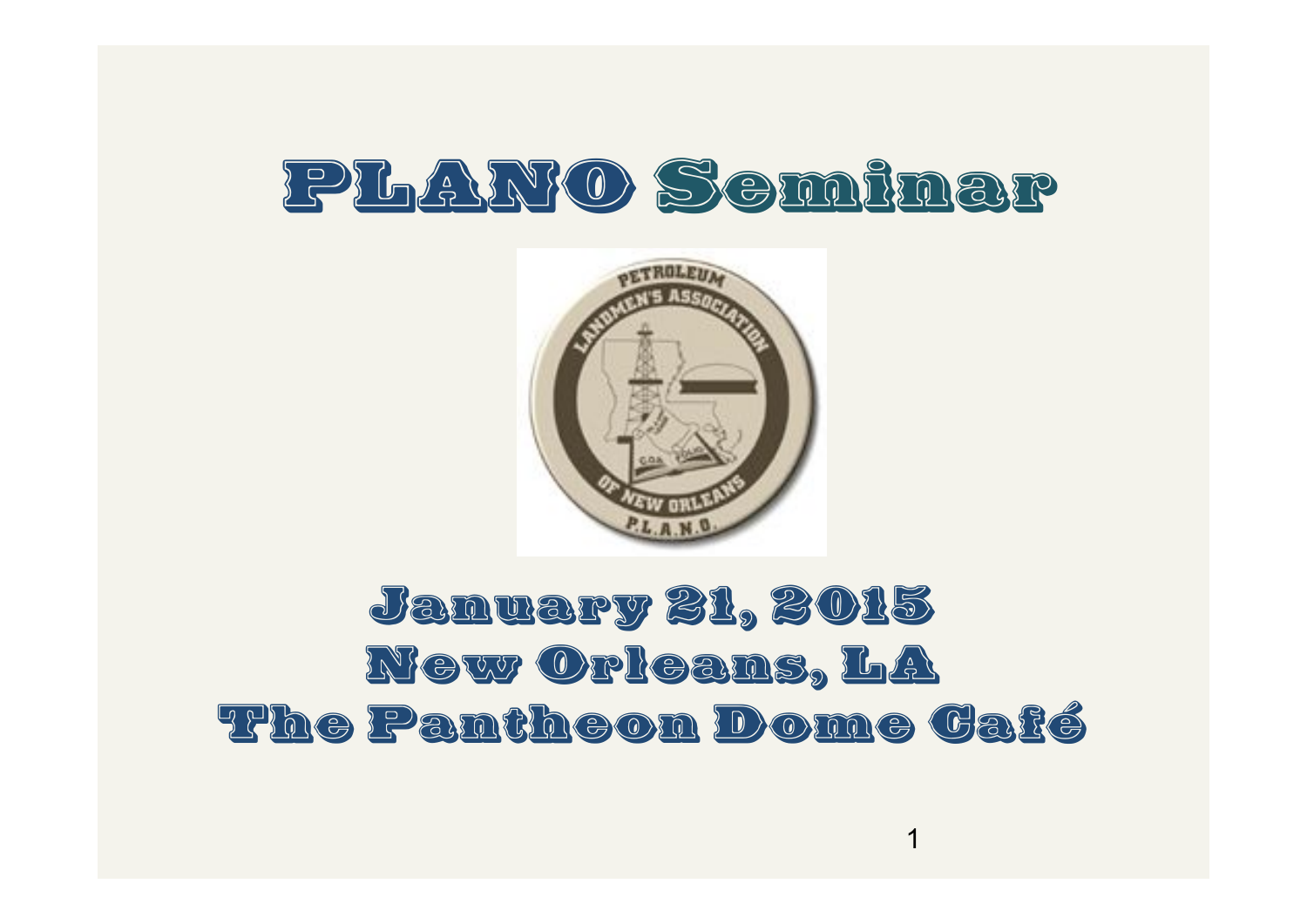### Bonding and Other Financial Securities Updates in the Gulf of Mexico

SLATTERY MARINOS **ROBERTS** 

π

Anthony C. Marino Slattery, Marino & Roberts 1100 Poydras Street Suite 1800 New Orleans, LA 70163 www.smr-lawfirm.com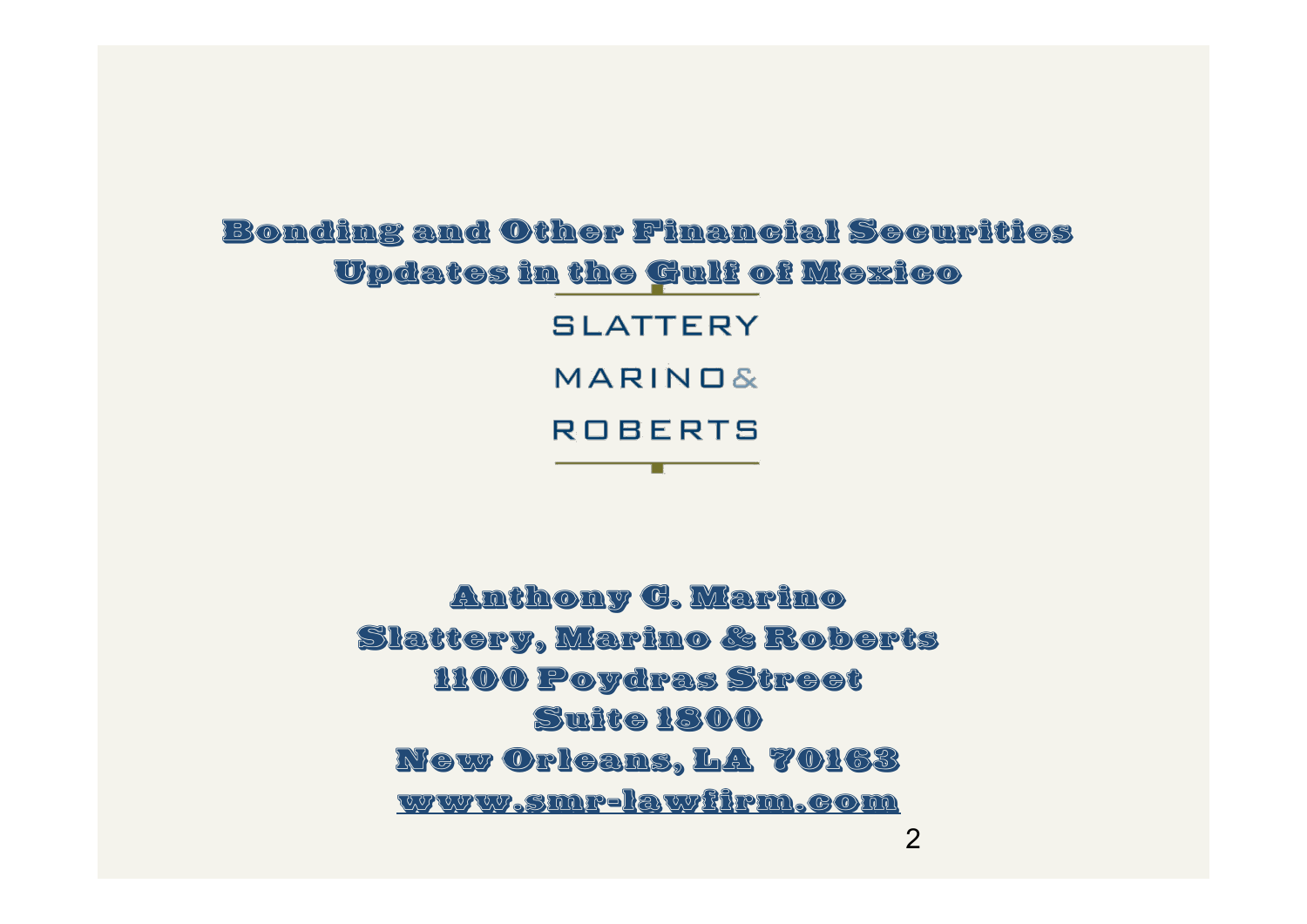# **Supplemental Bonding: Industry Response to Proposed Reforms**

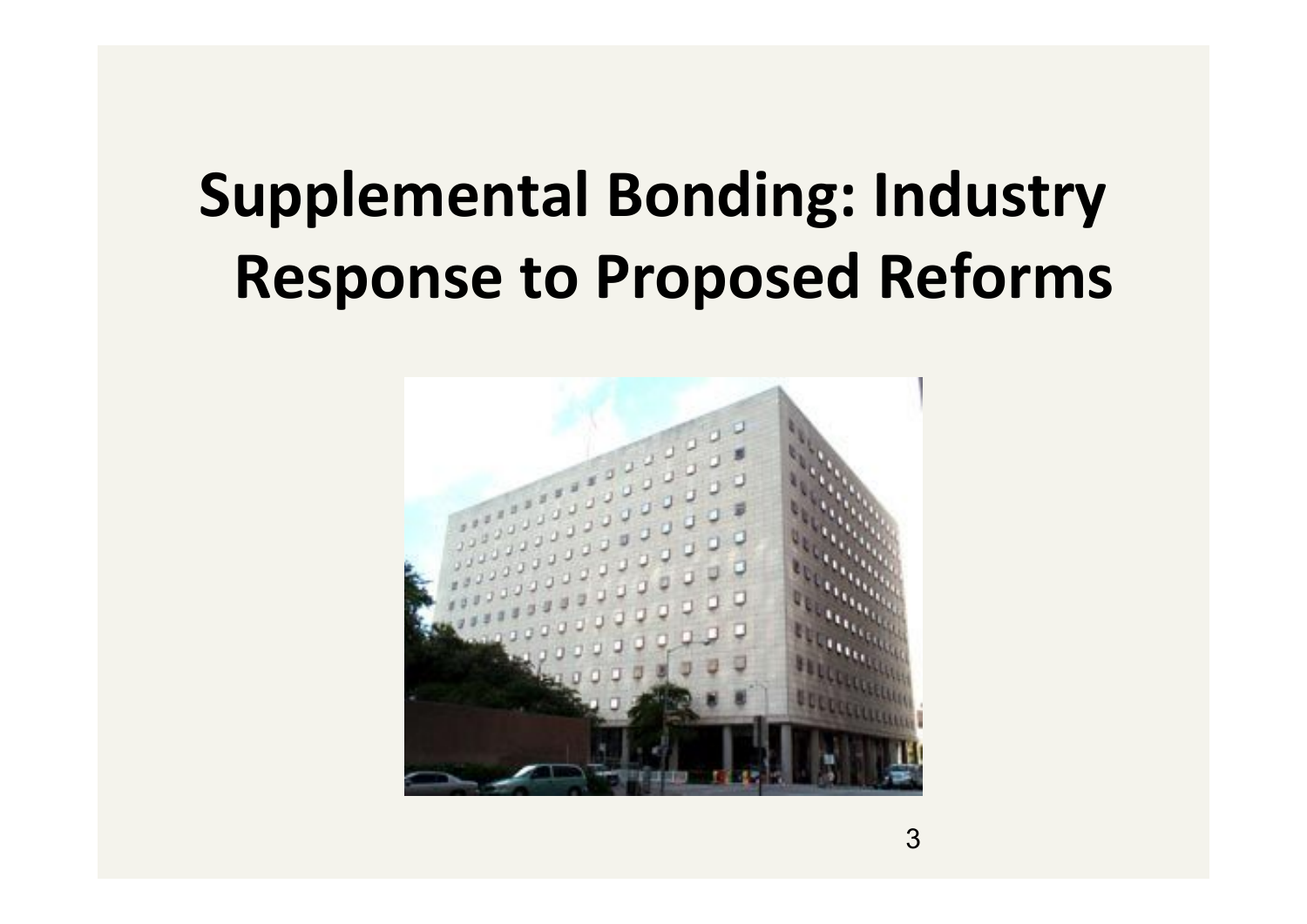Applicable BOEM regulations concerning surety bonds (30 C.F.R. 556.52, et seq.), designation of operators (30 C.F.R. § 550.143), and lease Applicable BOEM regulations concerning surety<br>bonds (30 C.F.R. 556.52, <u>et seq.</u>), designation of<br>operators (30 C.F.R. § 550.143), and lease<br>transfers (30 C.F.R. § § 556.62 and 556.64)<br>include provisions regarding joint an include provisions regarding joint and several liability for the performance of non-monetary obligations imposed by the lease and applicable laws and regulations.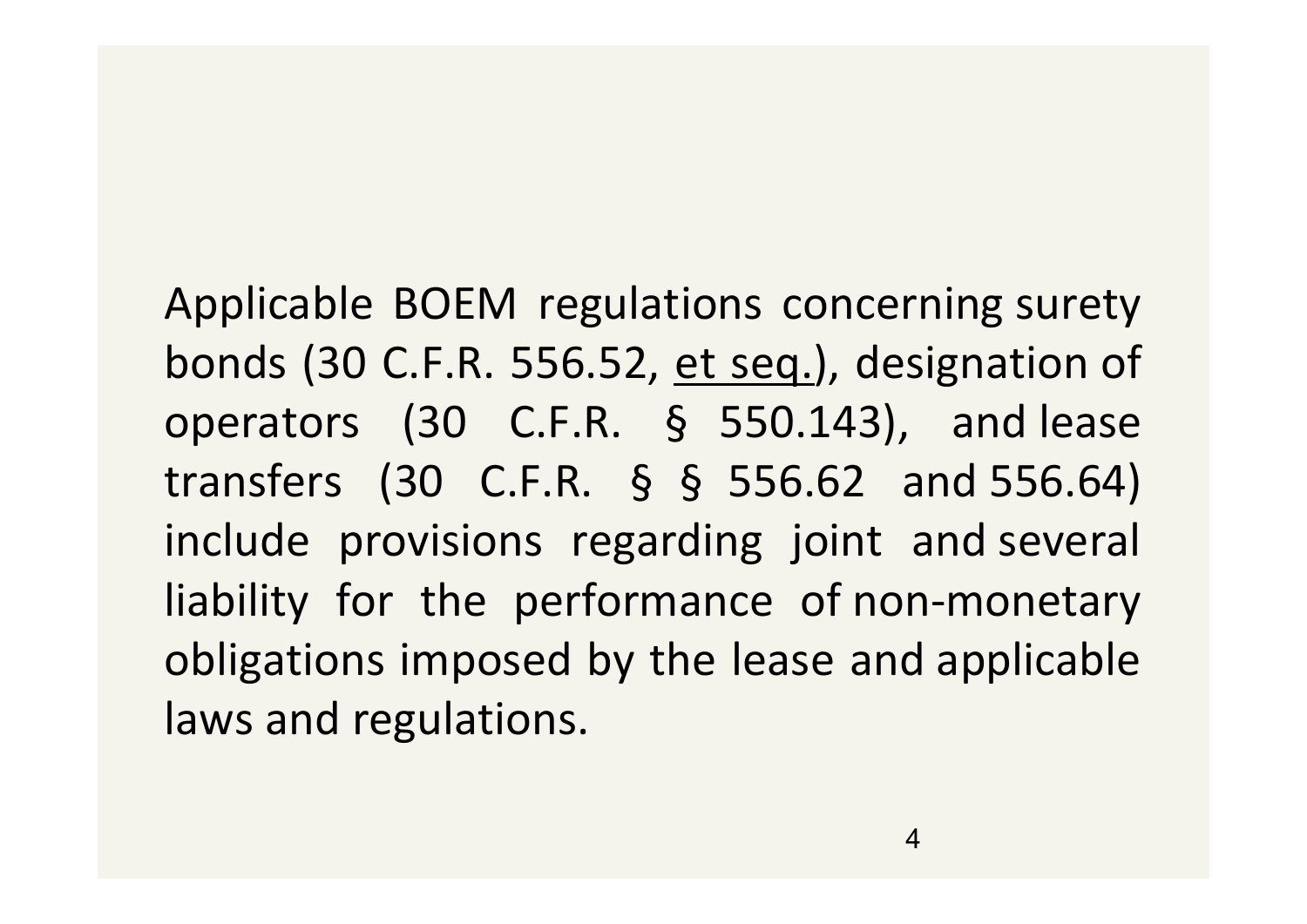In particular, 30 C.F.R. § 556.64(h)(1) and (2) provide that co-lessees, prior lessees, and operating rights owners holding an interest at the time the obligation accrued are jointly and severally liable for all lease and regulatory non-monetary obligations, and that sublessees and operating rights owners are jointly and severally liable for the performance of each nonmonetary obligation under the lease to the extent that: (i) the obligation relates to the area embraced by the sublease; (ii) those owners held their respective interests at the time the obligation accrued; and (iii) the rule does not otherwise provide.

5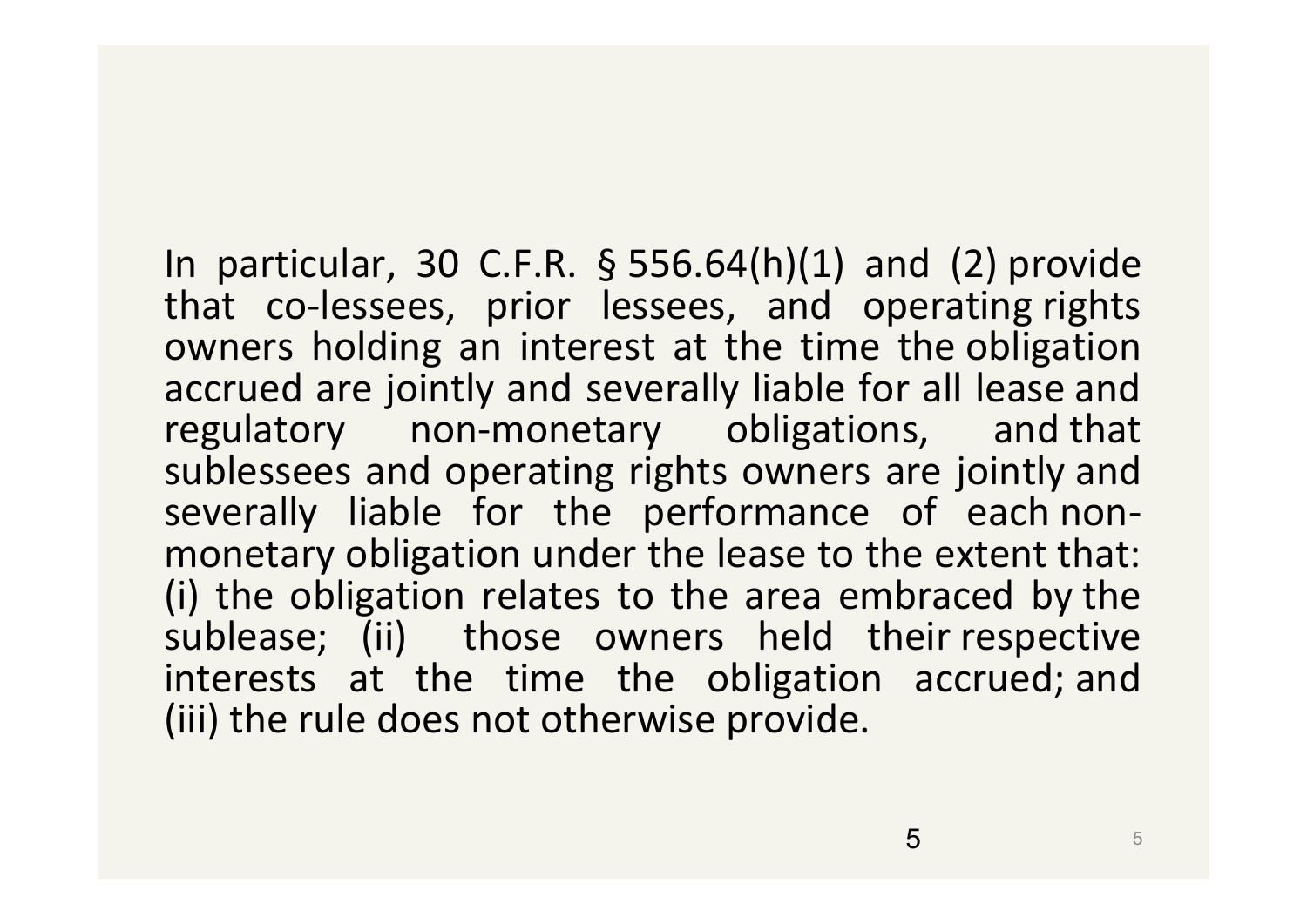30 C.F.R. § 556.62(d) further provides that an assignor shall be liable for all lease obligations accruing prior to approval of the assignment by the BOEM; however, such approval does not relieve the assignor of accrued lease obligations that the assignee, or subsequent assignees, fails to perform, and 30 C.F.R. §556.62(e) states that the assignee and each subsequent assignee shall be liable for all obligations under the Subject Lease subsequent to the date that the BOEM approves the assignment.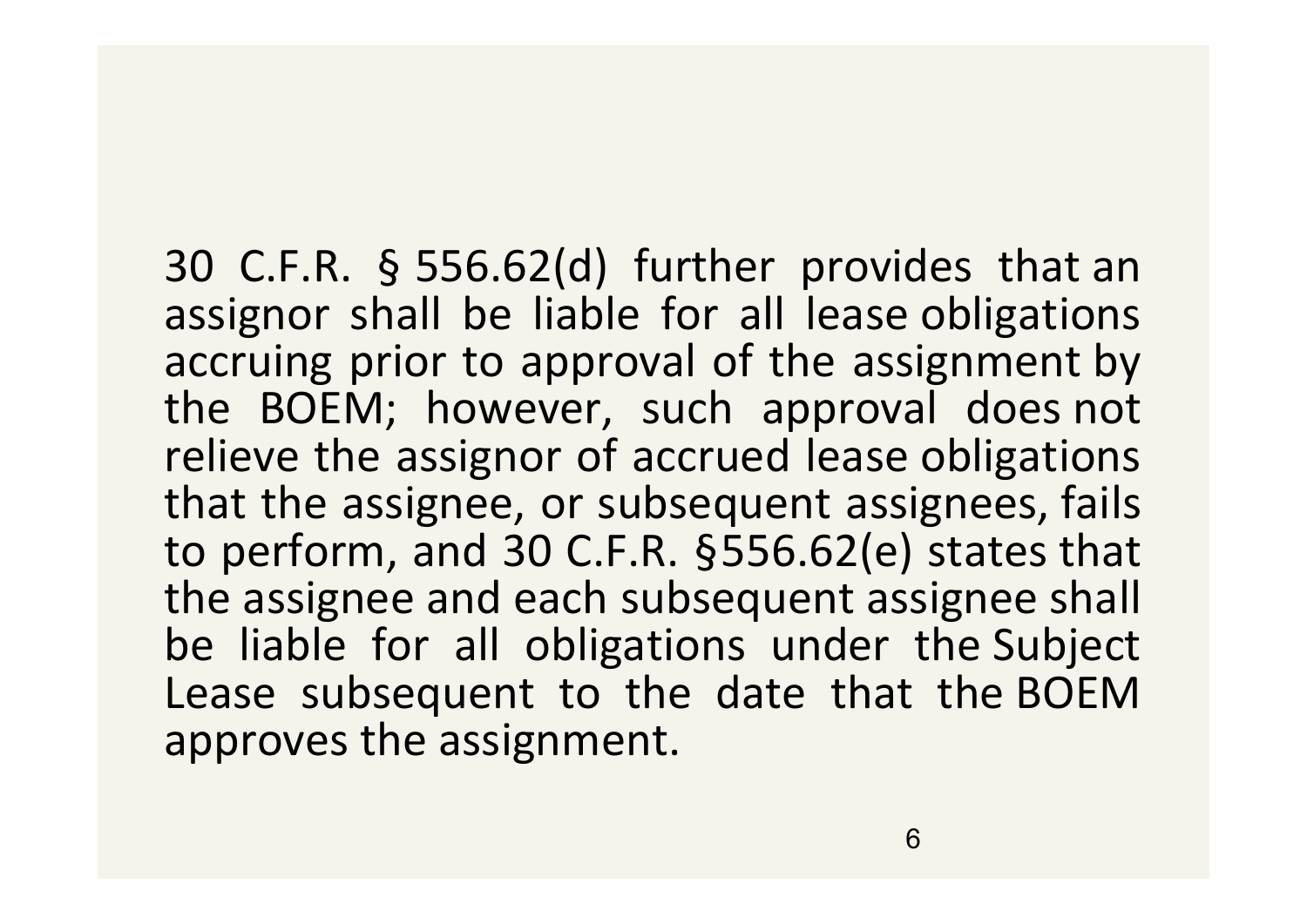Furthermore, the assignor of lease interests remains liable for abandonment obligations associated with wells drilled or used and platforms and facilities installed while the assignor held an OCS leasehold interest. 30 C.F.R. § 250.1700, *et seq.*; see also 30 C.F.R. §§556.62 (f); and 30 C.F.R. §556.64(h).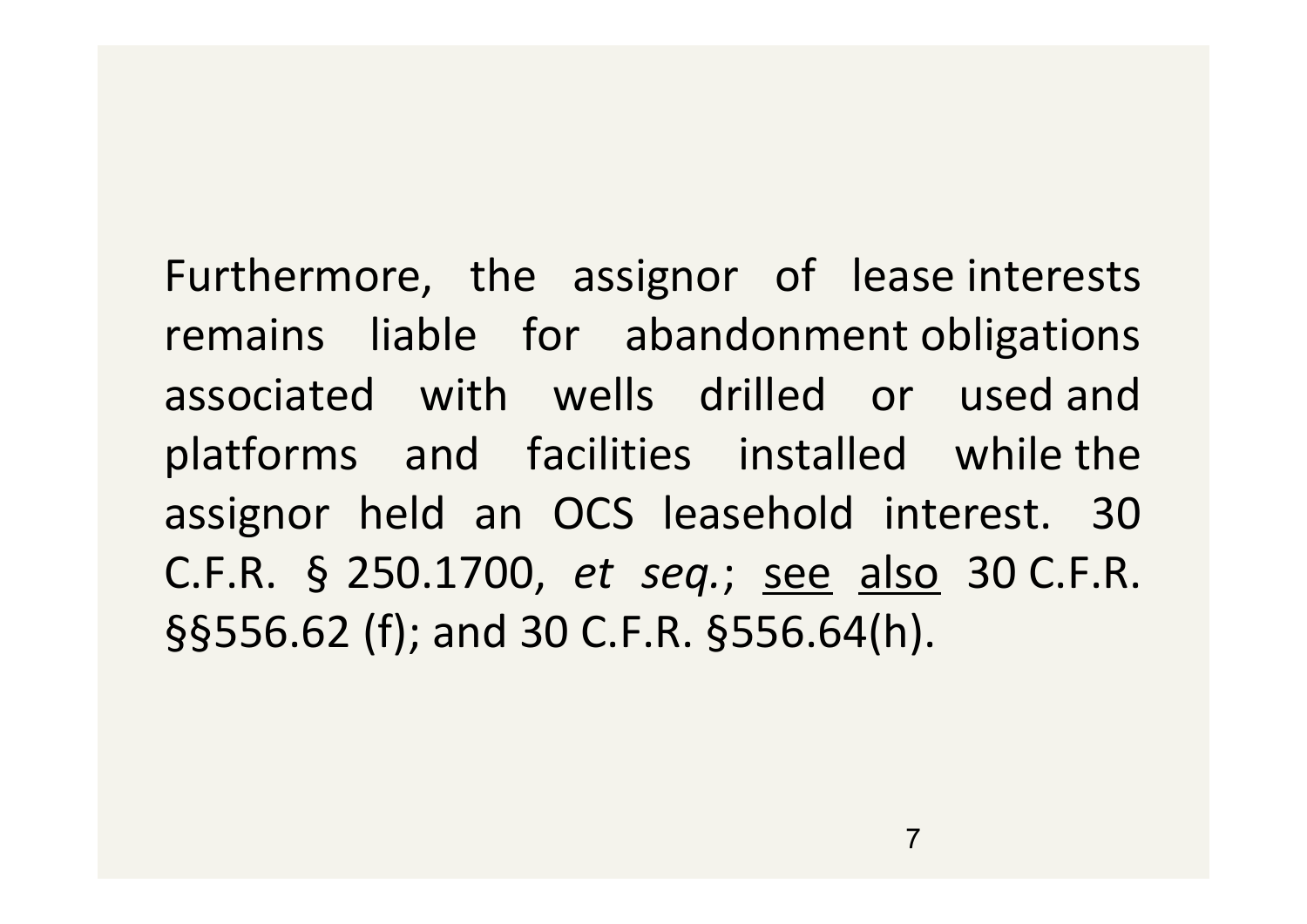# SUPPLEMENTAL BONDING AND BANKRUPTCY IMPLICATIONS

Industry and regulatory responses to the Chapter 11 petition filed by ATP Oil & Gas Corp. in the face of production delays have been vociferous and have underlined concerns of regulators and oil and gas exploration and production companies as they try to understand the future of supplemental bonding obligations.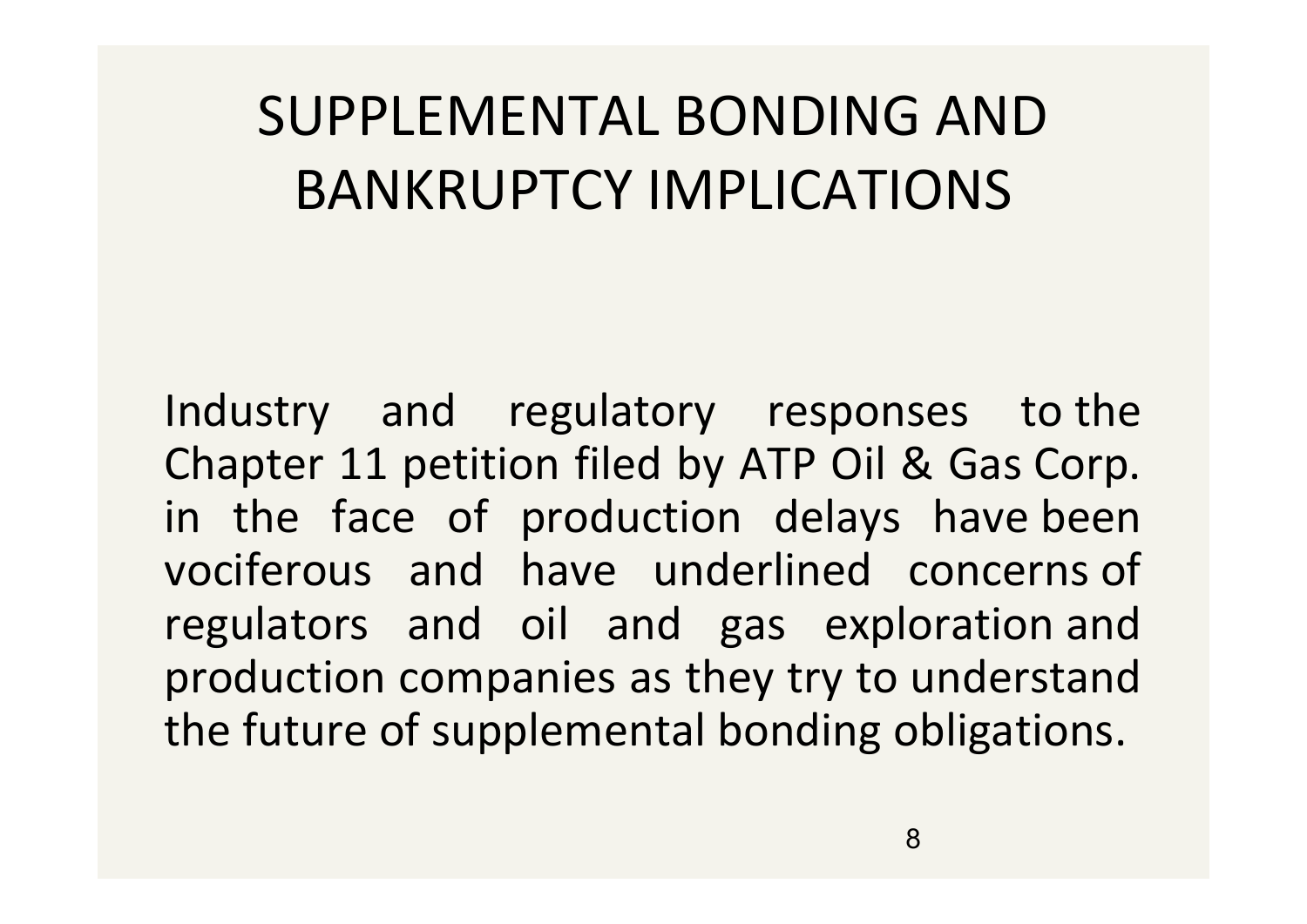As a result of the bankruptcy filing of ATP Oil & Gas Corporation and the magnitude of uncovered decommissioning liabilities being addressed therein, BOEM and BSEE are currently in the process of changing how decommissioning liabilities for Gulf of Mexico owners and operators are assessed and where and at what levels bonding or financial security will be required on a prospective basis.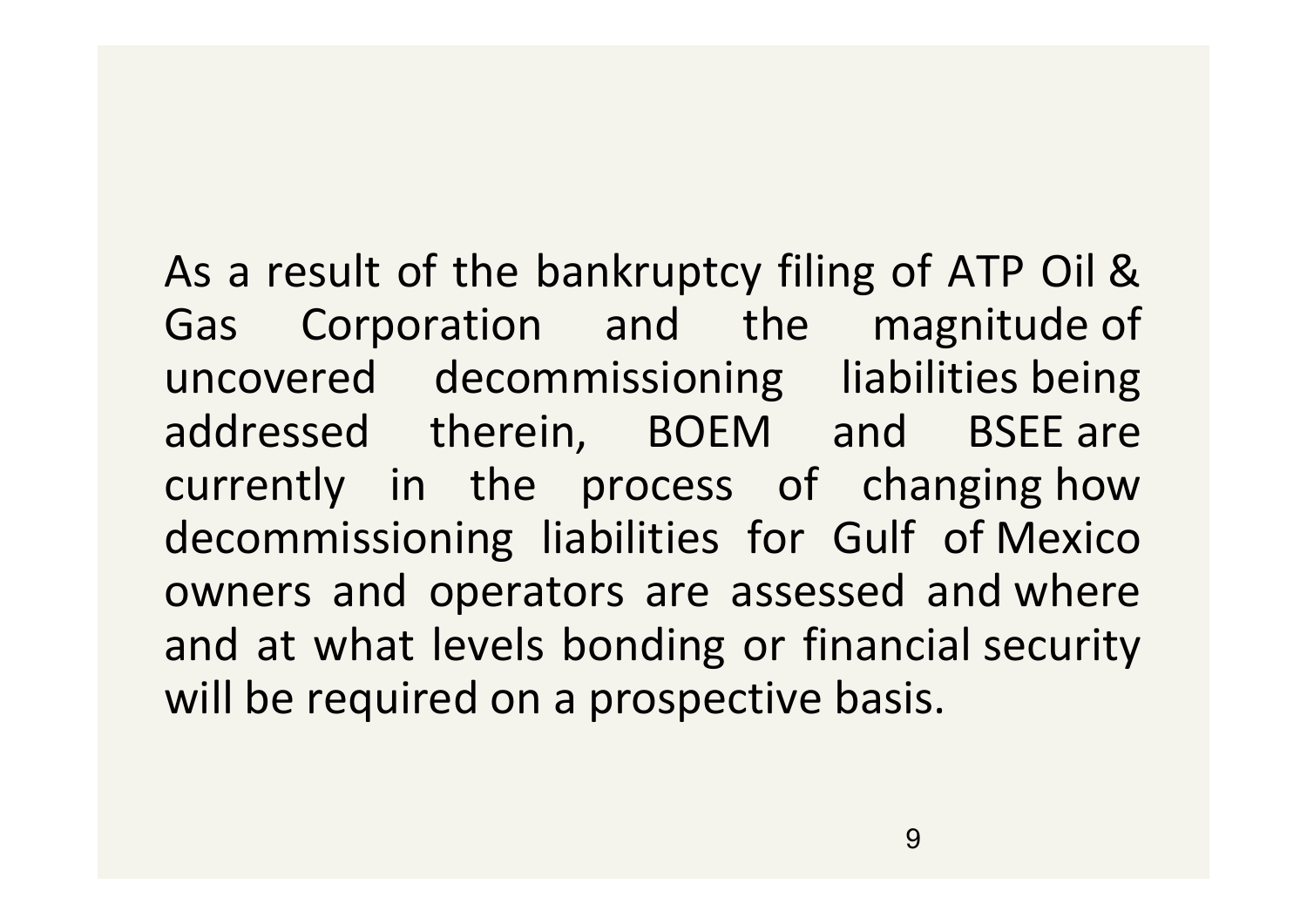ATP was exempt from supplemental bonding until July 31, 2012. After the exemption was revoked, ATP did not have the financial resources to provide security and it filed for bankruptcy, leaving its assessed decommissioning liabilities un-bonded.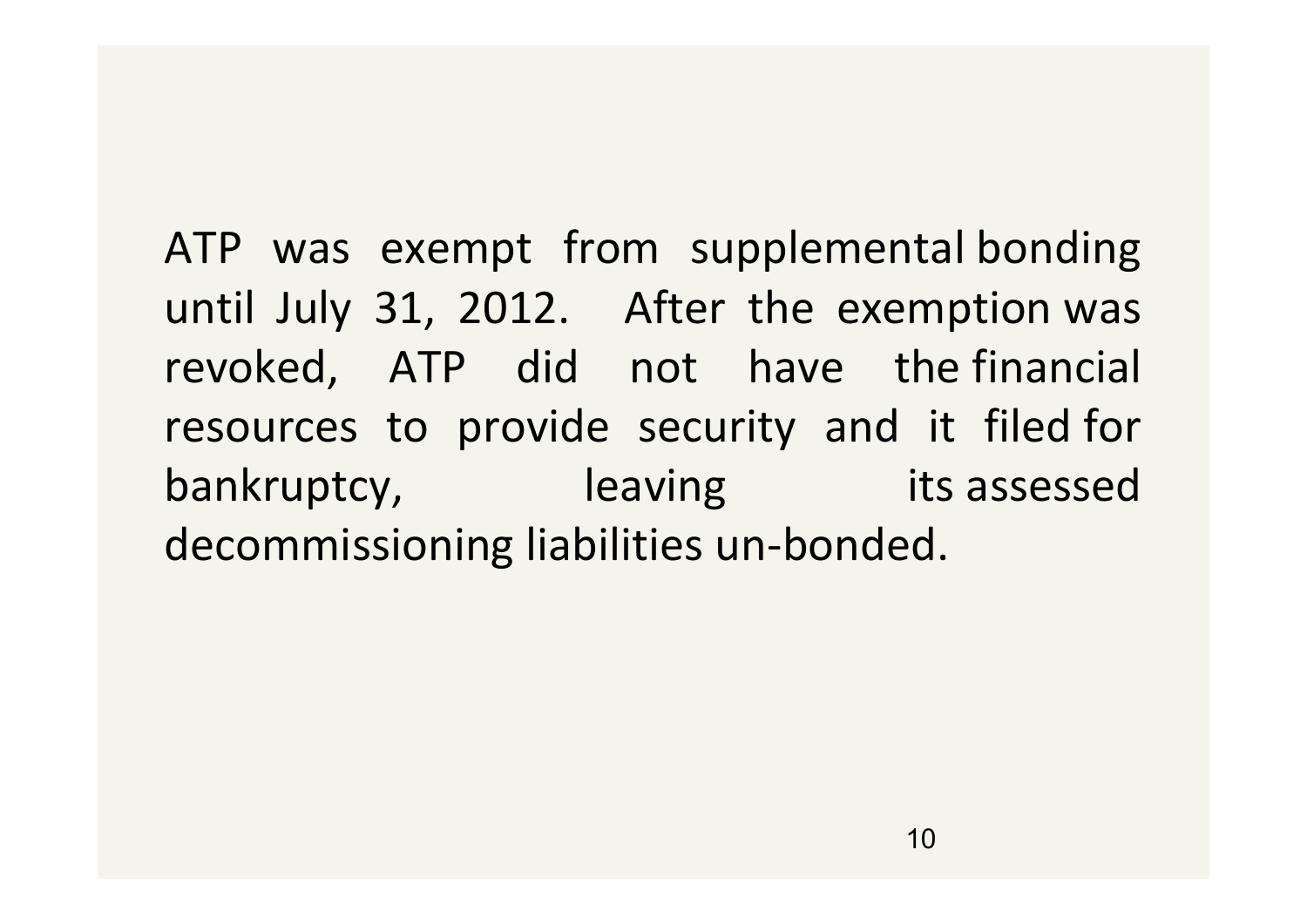As a result, BSEE undertook a comprehensive review of all of ATP's decommissioning liabilities and realized, in its view, that the assessments in effect were inadequate.

As a result of this realization, BOEM and BSEE have undertaken a policy review of assessments and bonding and will implement potentially severe changes in the near future.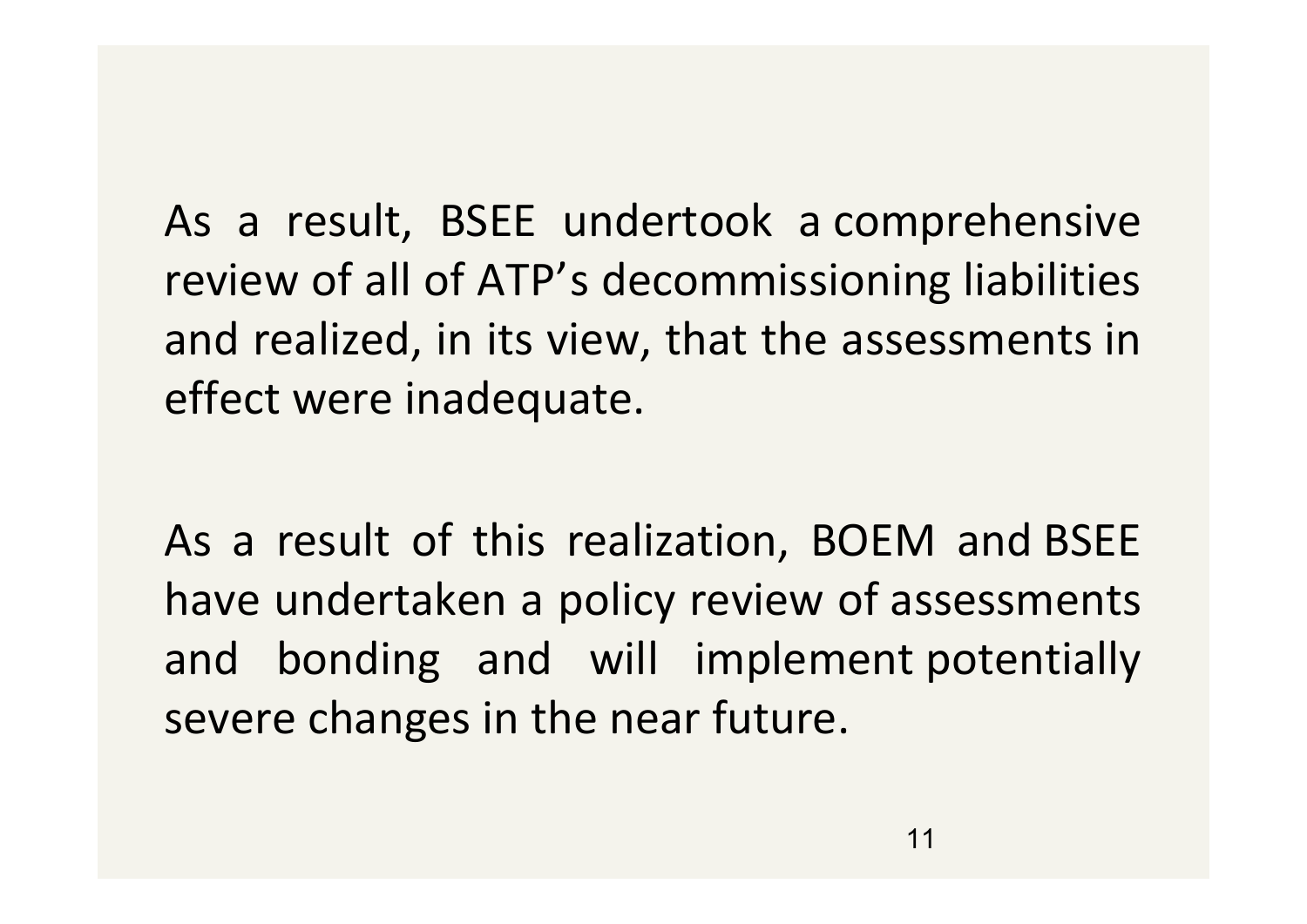At a meeting on May 23, 2013, BOEM and BSEE conducted an Industry Forum on Bonding Issues in which it put forth new approaches to *Decommissioning Cost Assessments* and *Supplemental Bond Issues Related to Decommissioning Liability*.

To summarize, the following information was gathered: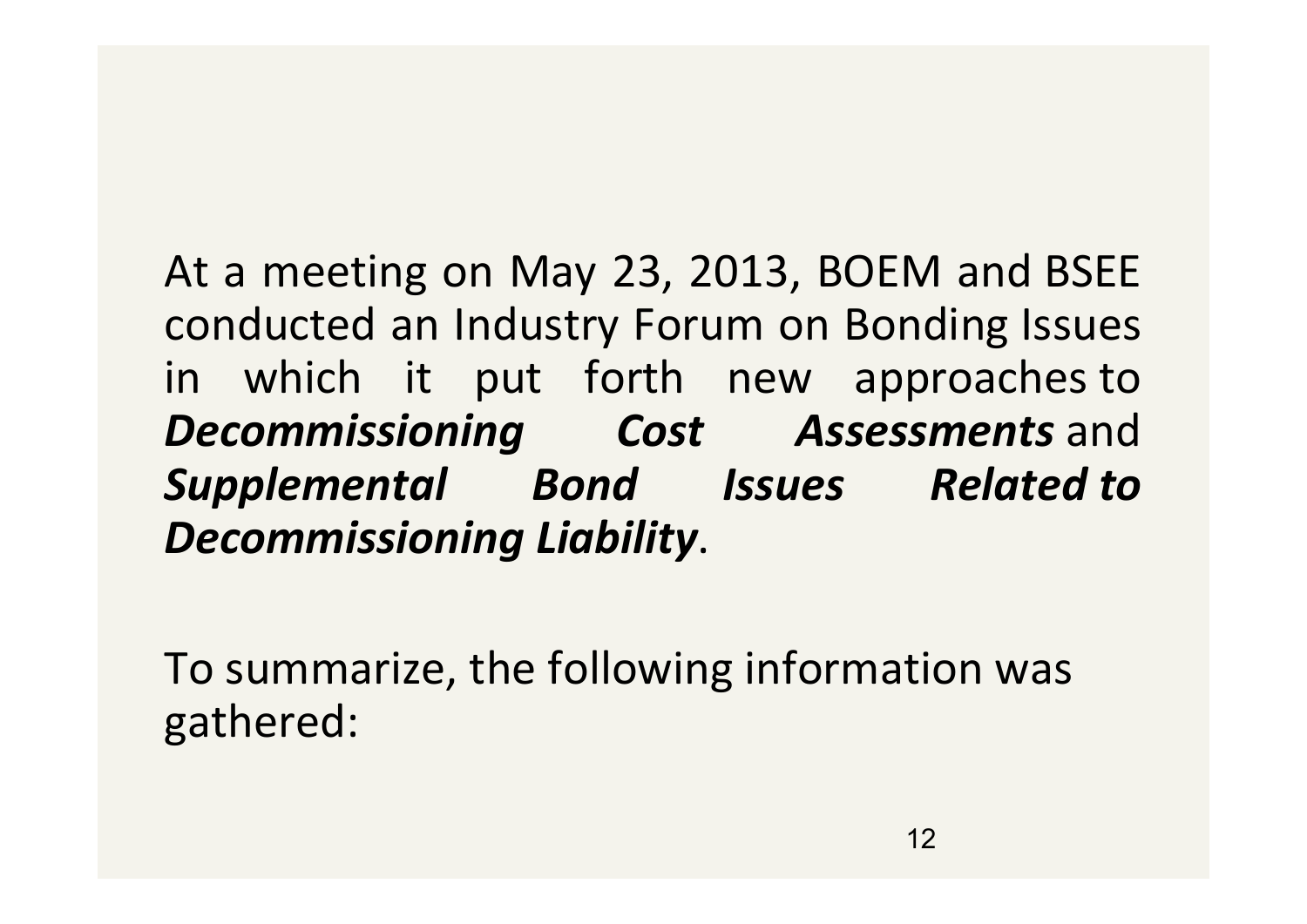First, BSEE is in the process of re-assessing leases and increasing, sometimes significantly, the decommissioning assessments for a number of leases**.**

Although ATP ' s problems are primarily deepwater related, it appears that increased assessments will most likely also affect shelf properties.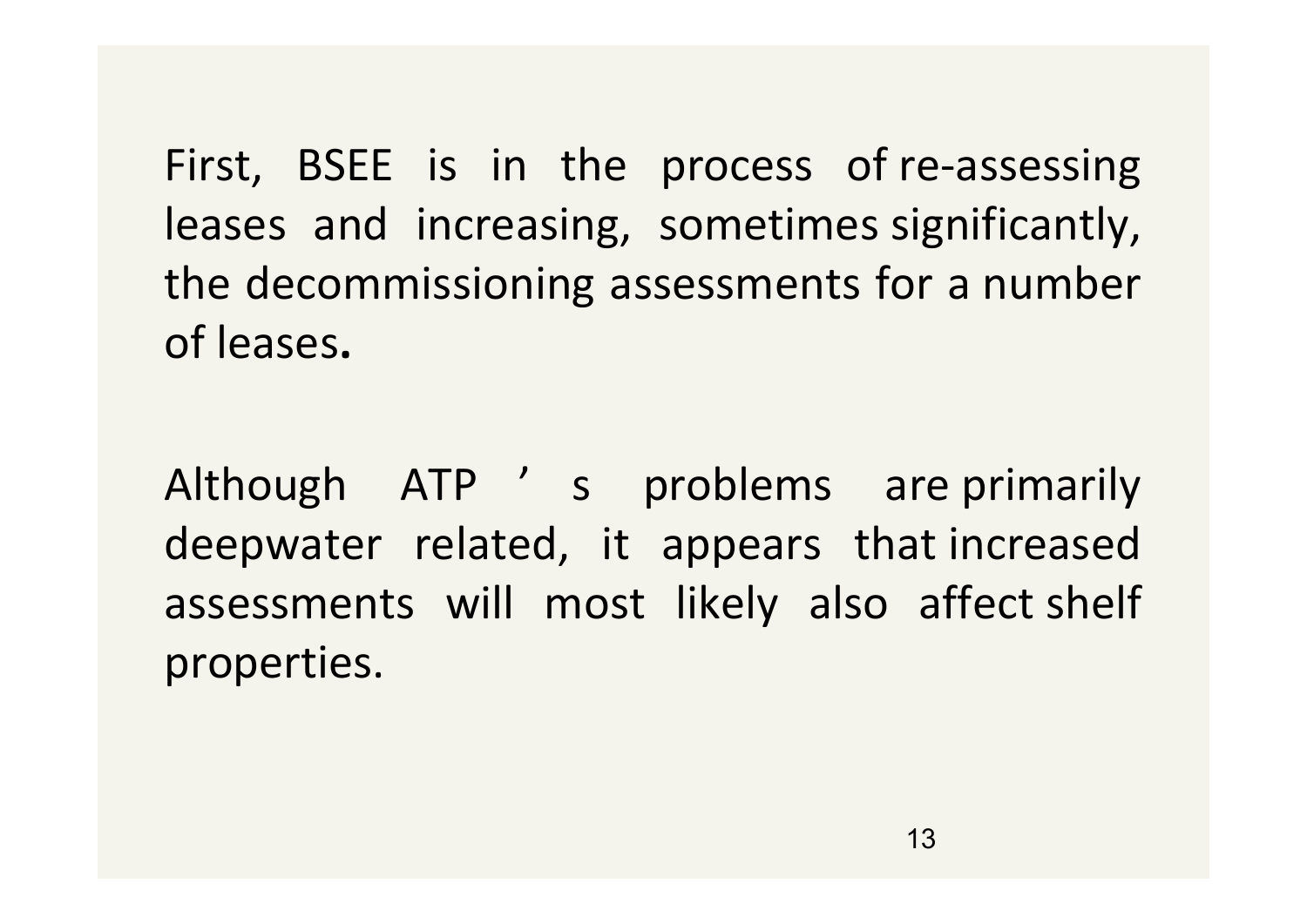Therefore, all companies operating and owning leases in the Gulf of Mexico will most likely be impacted by increased decommissioning assessments for their leases and rights of use and easement.

This will increase the supplemental bond requirements for non-exempt companies, and some exempt companies may lose their exemptions altogether.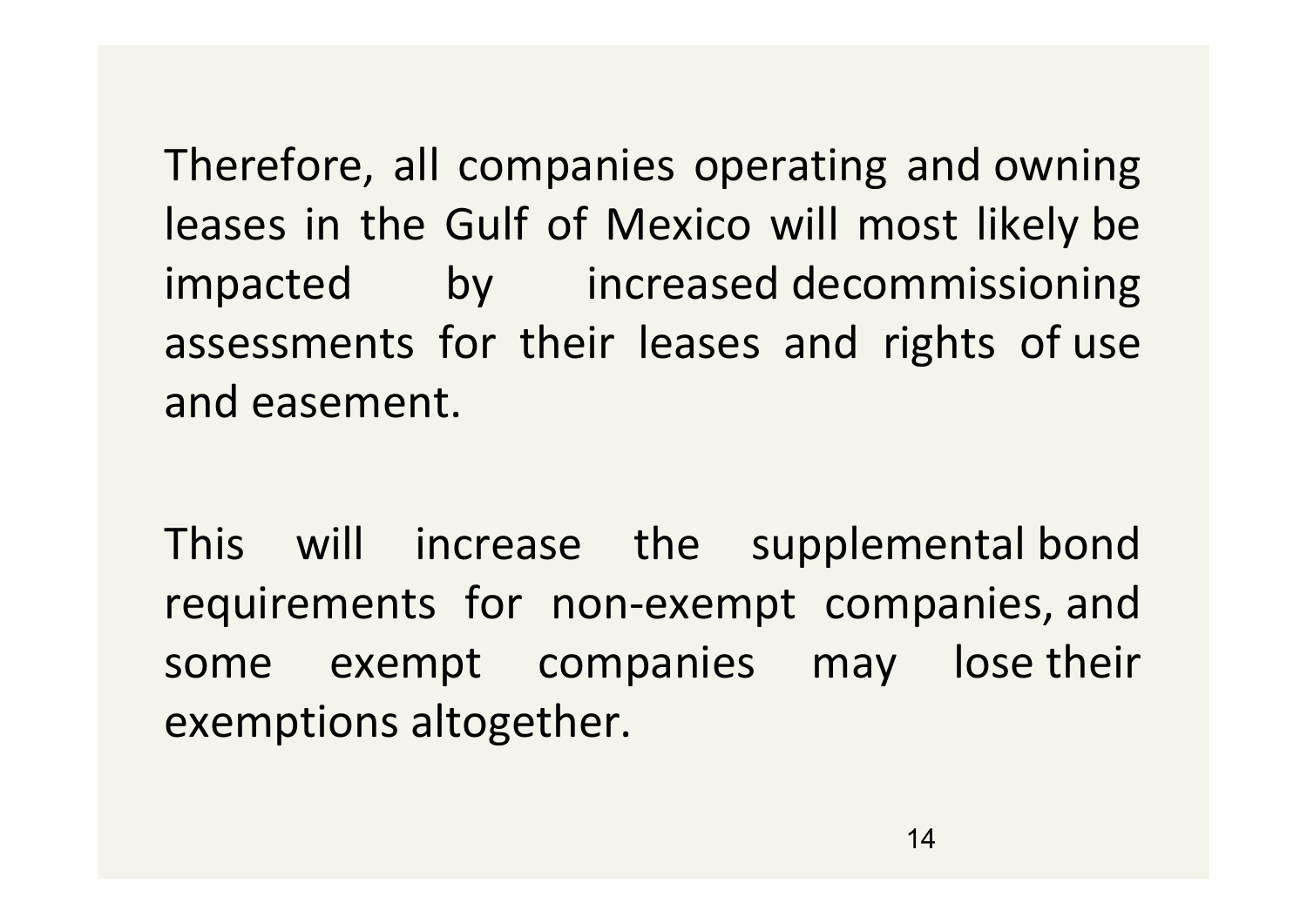Second, BOEM has determined that it will require bonds for rights of way, which traditionally have not been required.

As such, BSEE is most likely in the process of assessing all pipeline rights of way in the Gulf of Mexico and BOEM demands for security to cover same will be forthcoming. It is too early to tell what the magnitude of these new bond/security demands may be, especially for shelf properties.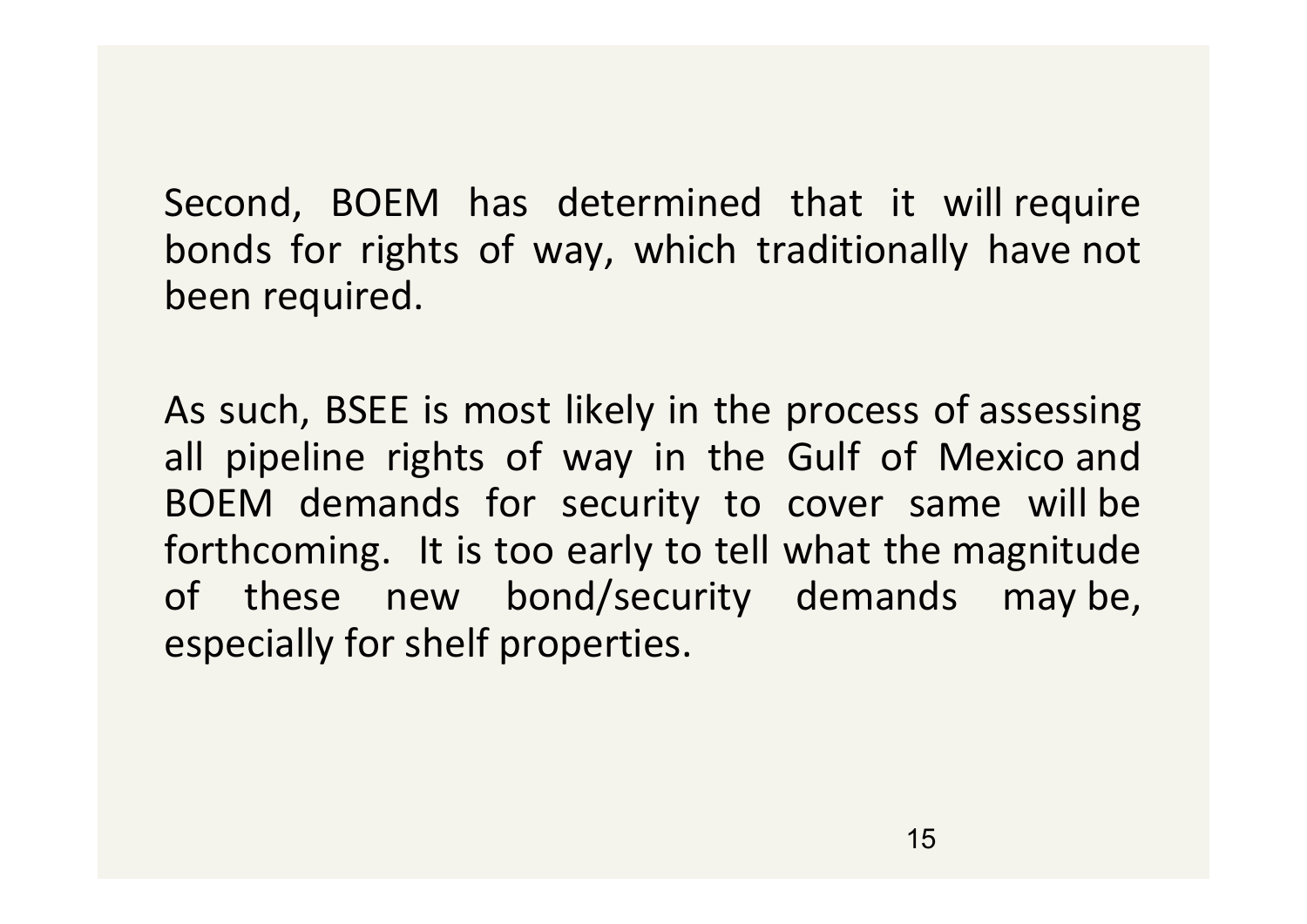Third, BOEM has determined that it may require bonds for operating rights interests. Traditionally, bonds have been required (or an exemption had to be in place) for record title interests only (which effectively cover all interests in the lease, including operating rights).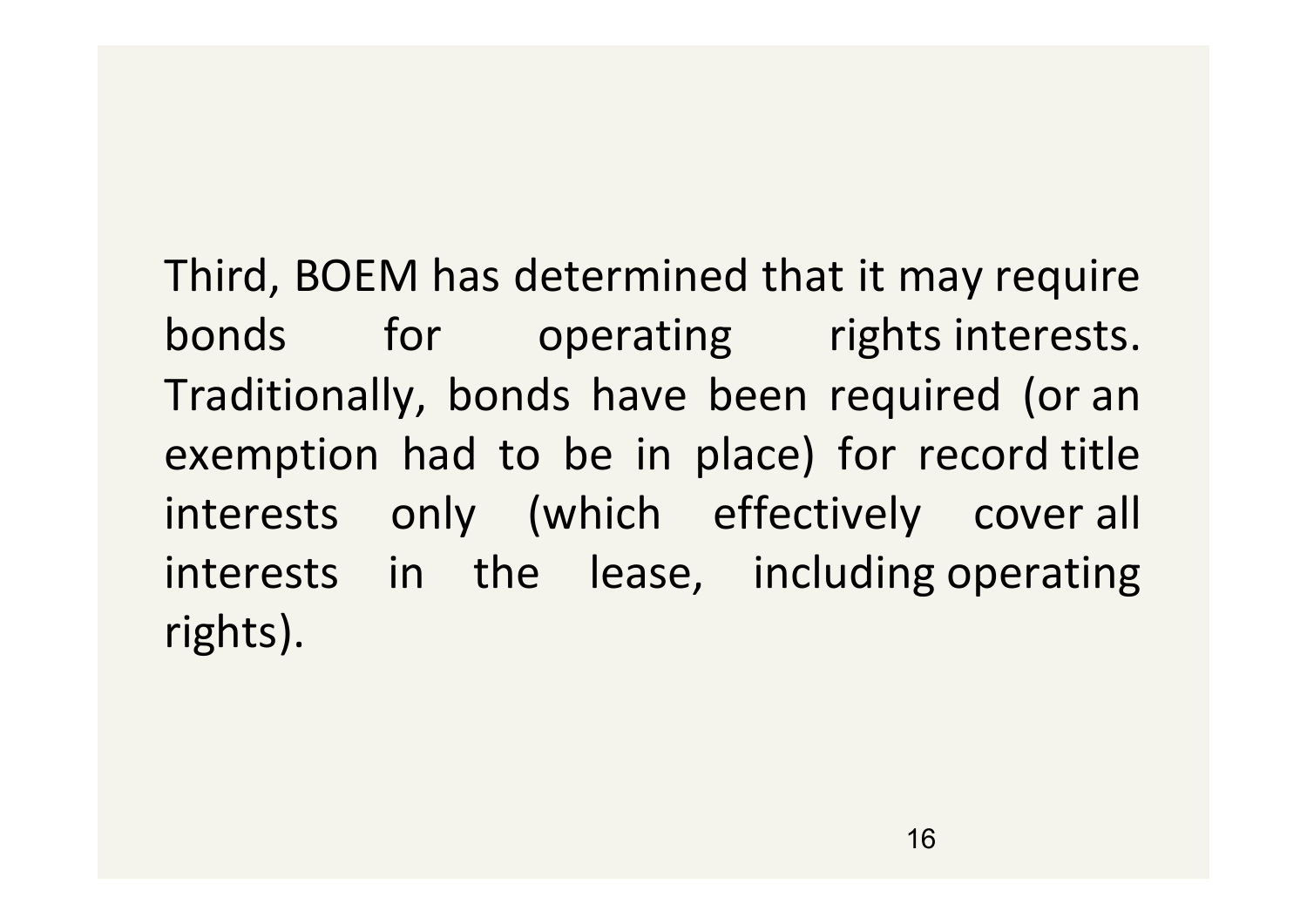At present, it is unclear how BSEE will make an assessment which will be effective only against a specific aliquot/depth associated with carved out operating rights, and it is unclear what BOEM may demand from a financial security standpoint solely from operating rights, but a change in policy associated with supplemental bonding for operating rights is clearly underway.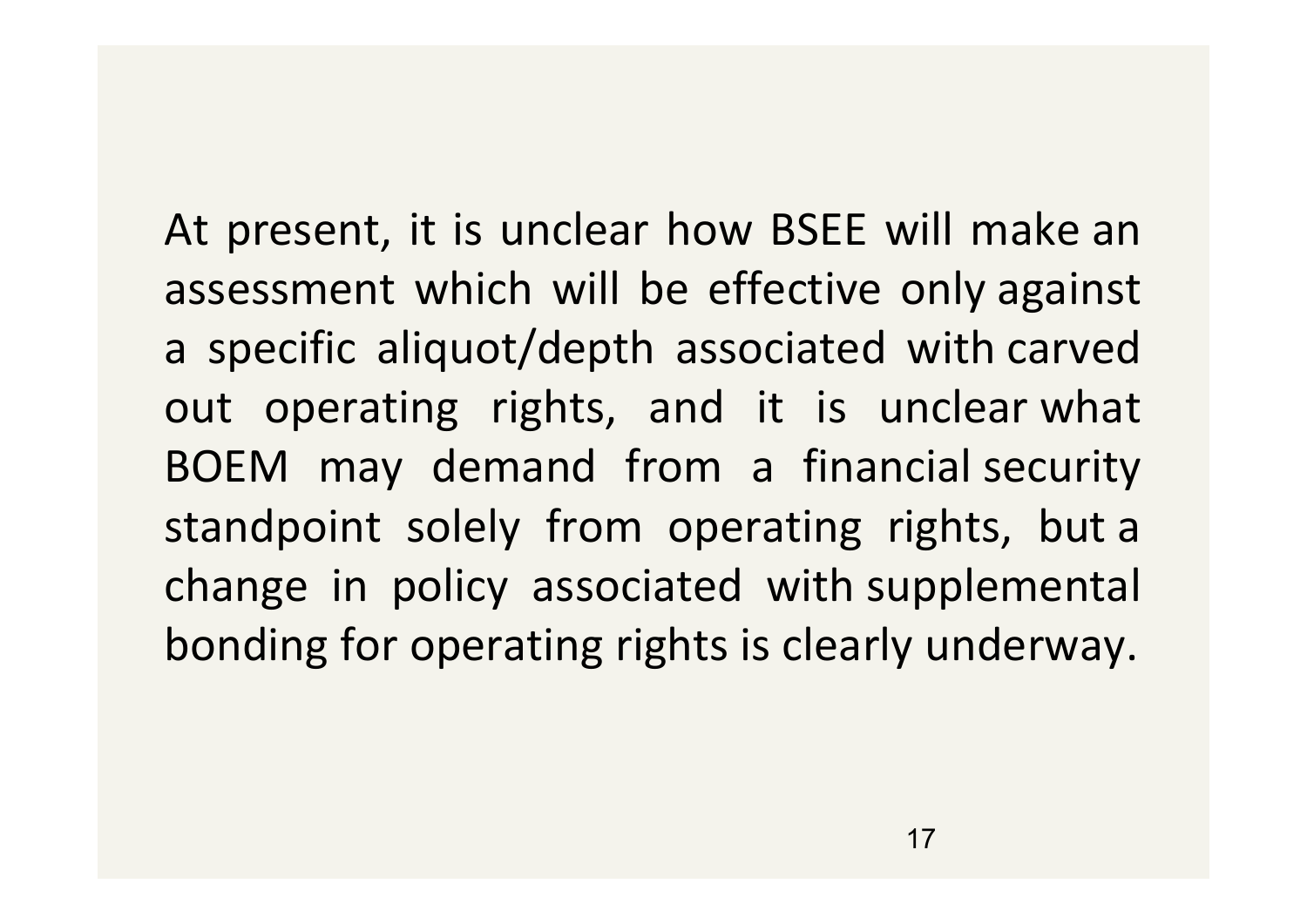A hidden issue is the fact that several companies can presently avoid supplemental bonding if a single record title holder is exempt.

With the BSEE re-assessments underway, it is hard to predict which or how many companies may lose their exemptions, which may then require a party on the lease block to provide supplemental bonding or an alternative form of security.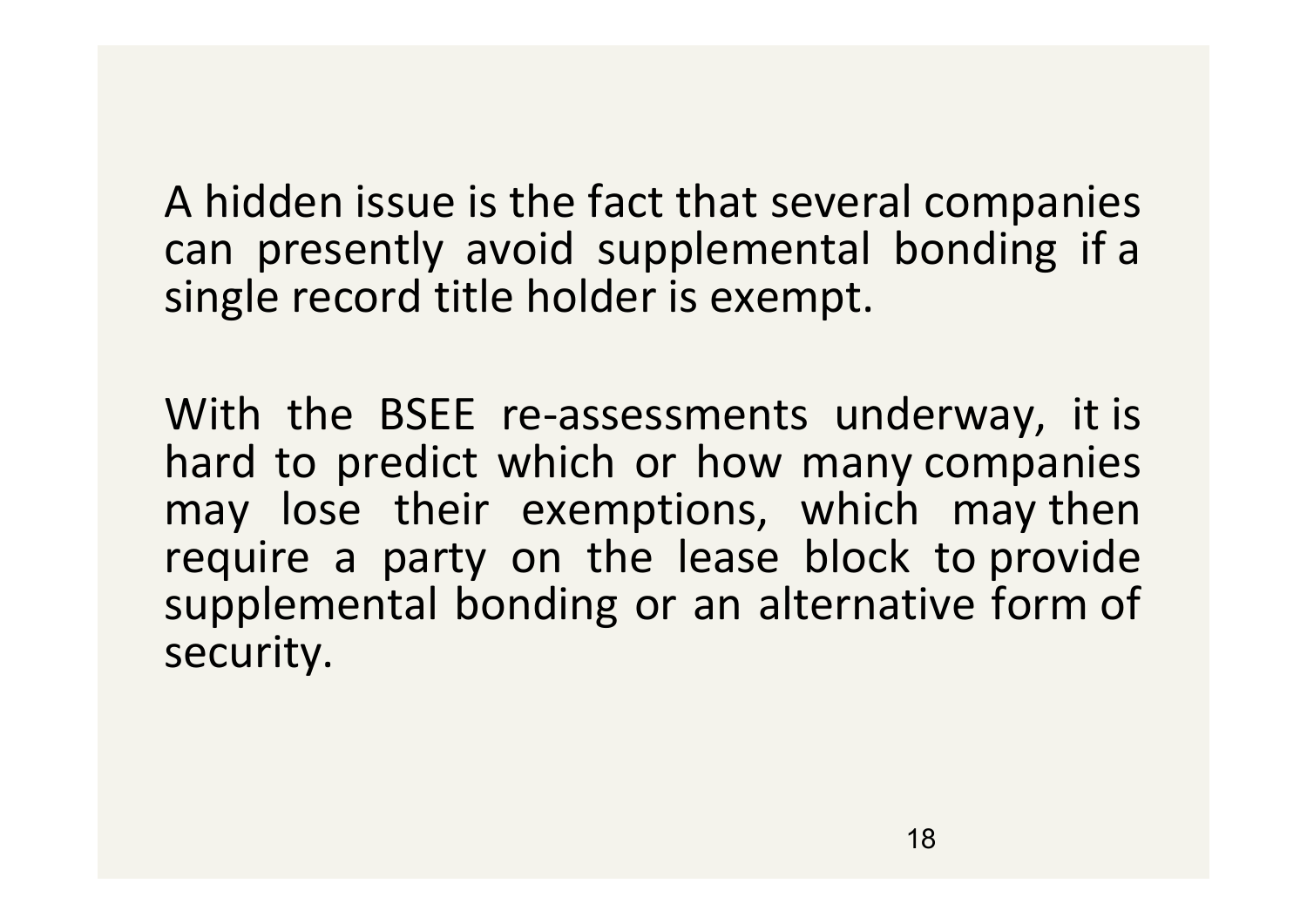In addition, if operating rights owners need to provide a separate and independent supplemental bond or alternative form of security, significant analysis of each individual block would need to be undertaken to fully analyze the ramifications of this change in policy.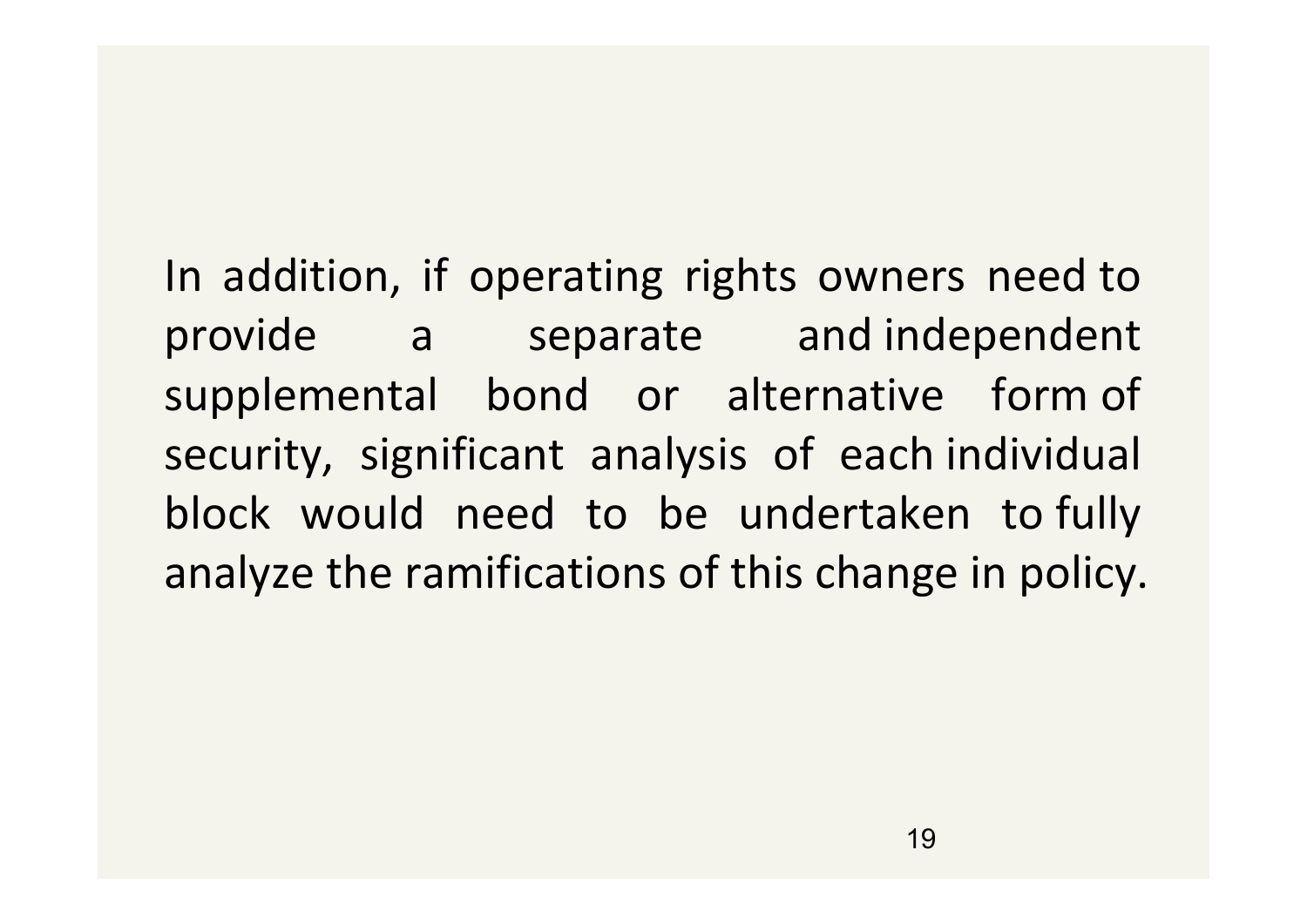# BOEM's RISK: BONDING REVIEW AND ISSUES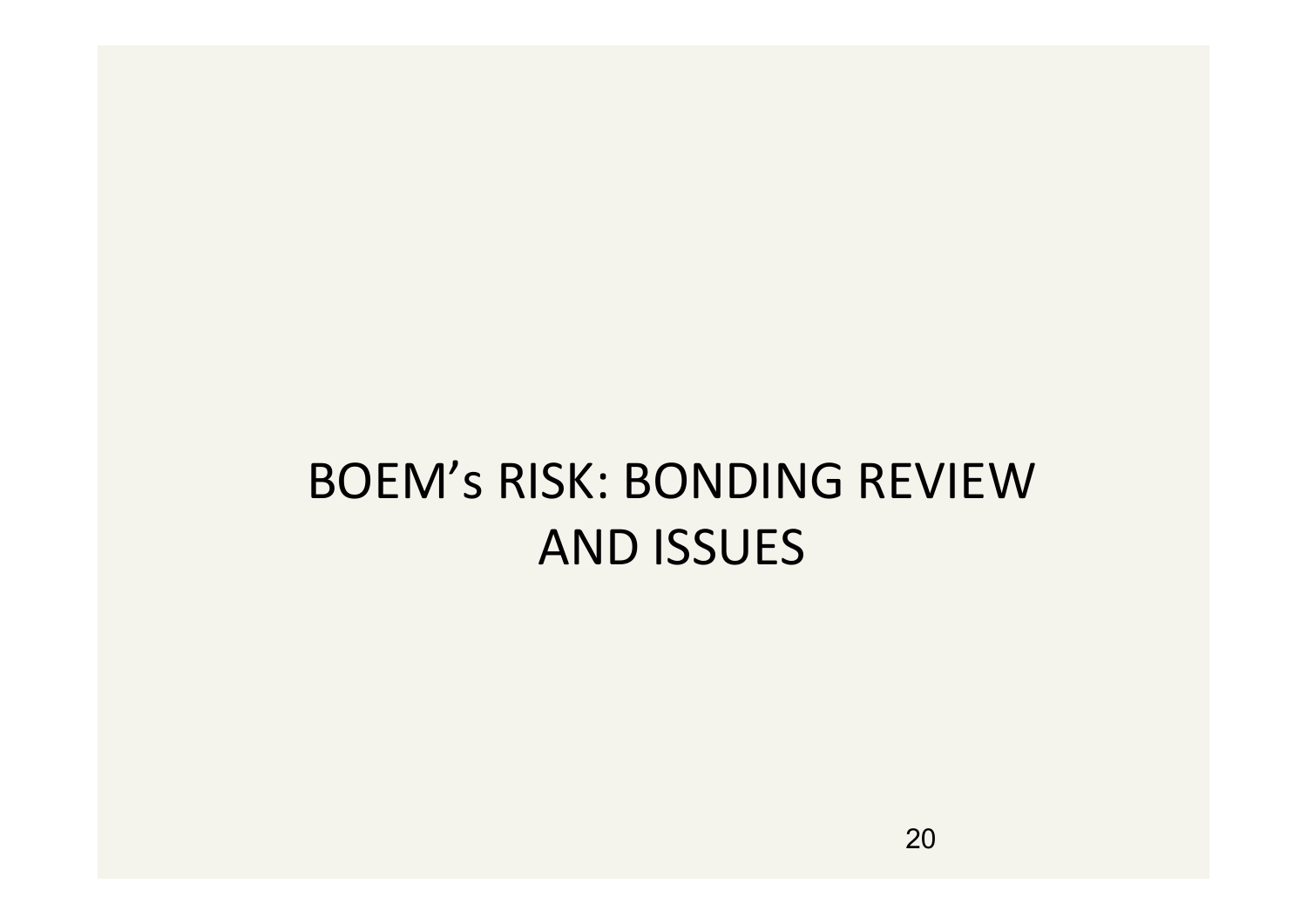BOEM ' s Risk Management, Financial Assurance and Loss Prevention Advance Notice of Proposed Rulemaking ("ANPR") (RIN 1010-AD83).

BOEM invited comments in response to the ANPR published in the Federal Register on August 19, 2014 (79 Fed. Reg. 49,027).

More than 30 entities, primarily independent oil and gas explorers and producers, filed responses.*.*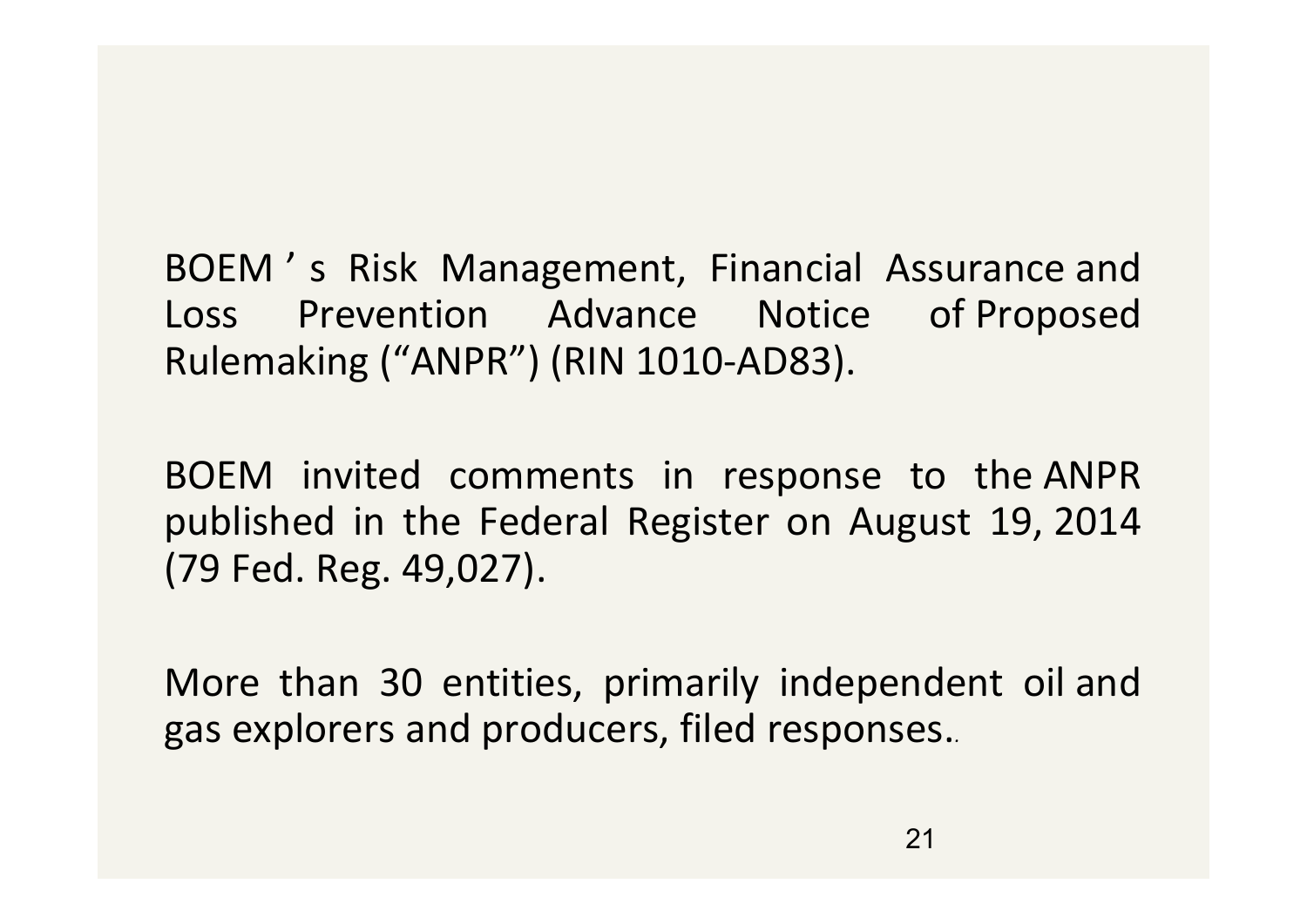*Comments are found at http://www.regulations.gov. Keyword: BOEM-2013-0058*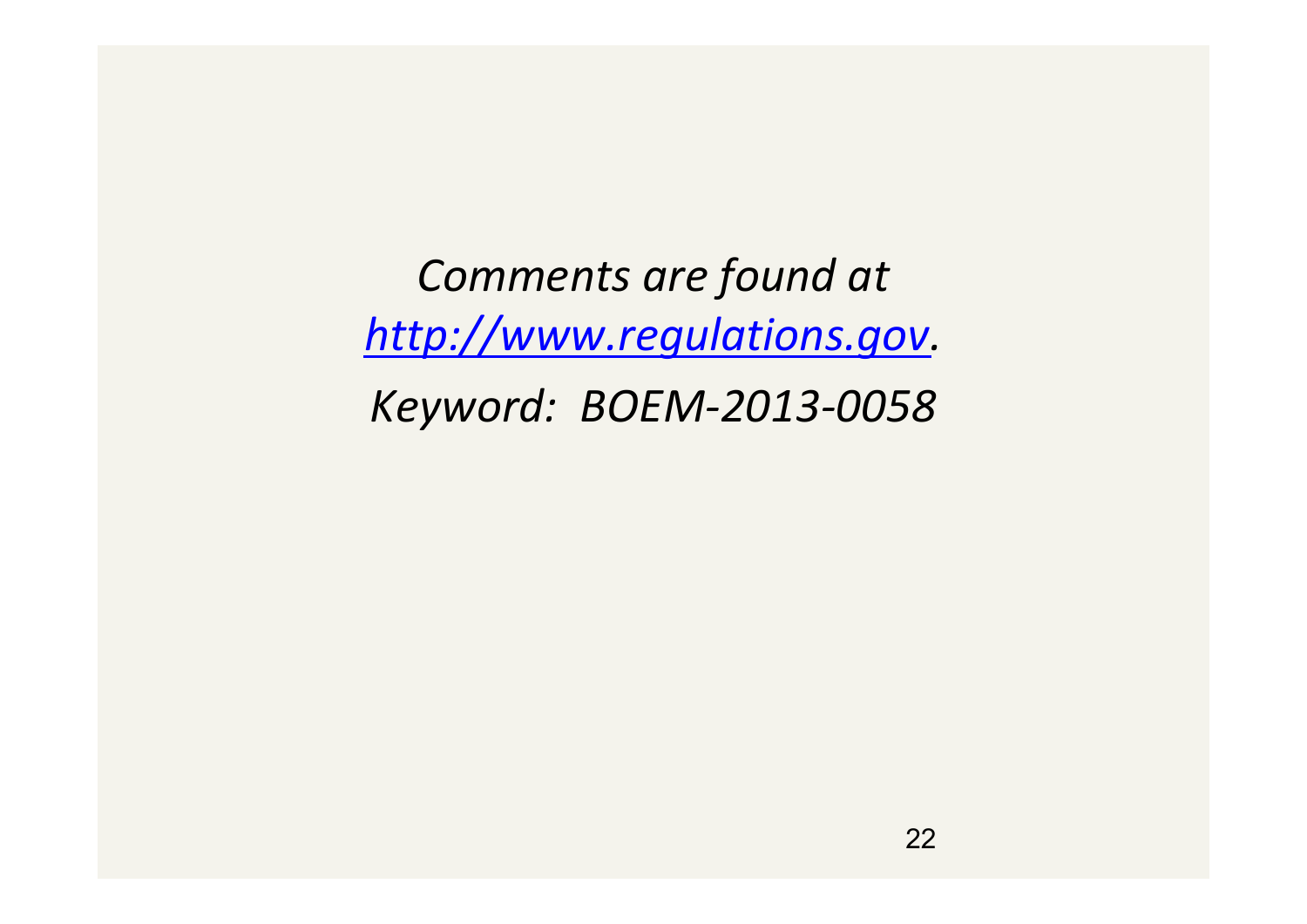According to the Independent Petroleum Association of America ( " IPAA" ), independents and the service and supply industries that support them drill approximately 95 percent of American oil and gas wells and produce approximately 54 percent of American oil and more than 85 percent of American natural gas.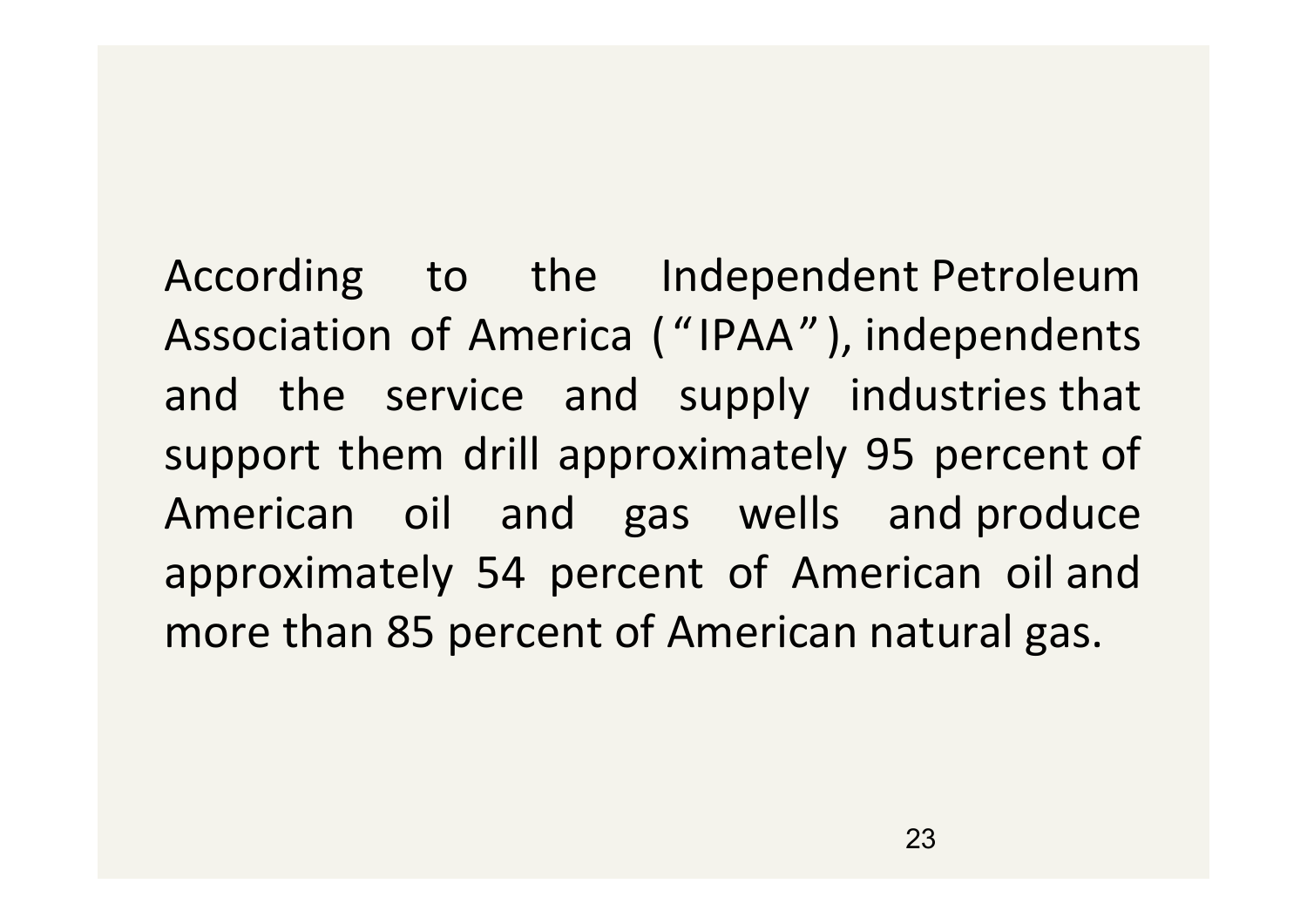Independents also play a unique and important role in the OCS, increasing the range of reserves that can be commercialized.

Several times in years past, independents have drilled more than 50 percent of all wells and more than 50 percent of exploration wells in the deepwater GOM and remain the dominant players in shallow waters.

[IHS Global Insight (USA), Inc., "The Economic Impact of the Gulf of Mexico Offshore Oil and Natural Gas Industry and the Role of the Independents," (July 21, 2010) ].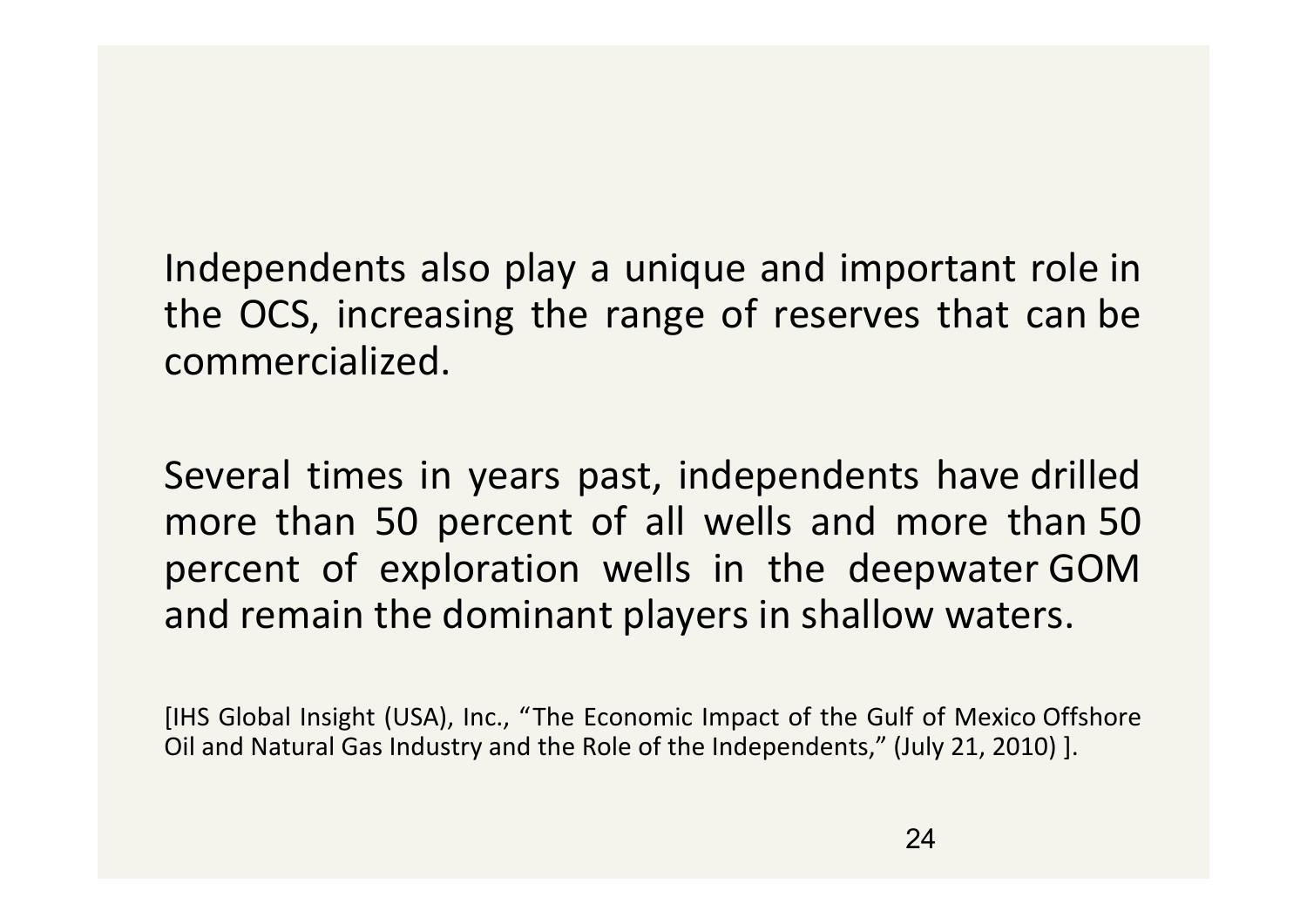In 2010, independents were the largest shareholder in 66 percent of 7,521 GOM leases, including a 52 percent share in GOM deepwater leases.

Using these numbers, IHS Global forecasts that independents' contribution to federal, state and local revenues would be an estimated \$147 billion for the period from 2010 to 202. If the \$147 billion would be \$42 billion in federal royalty dollars.

[IHS Global Insight (USA), Inc., "The Economic Impact of the Gulf of Mexico Offshore Oil and Natural Gas Industry and the Role of the Independents," (July 21, 2010)] .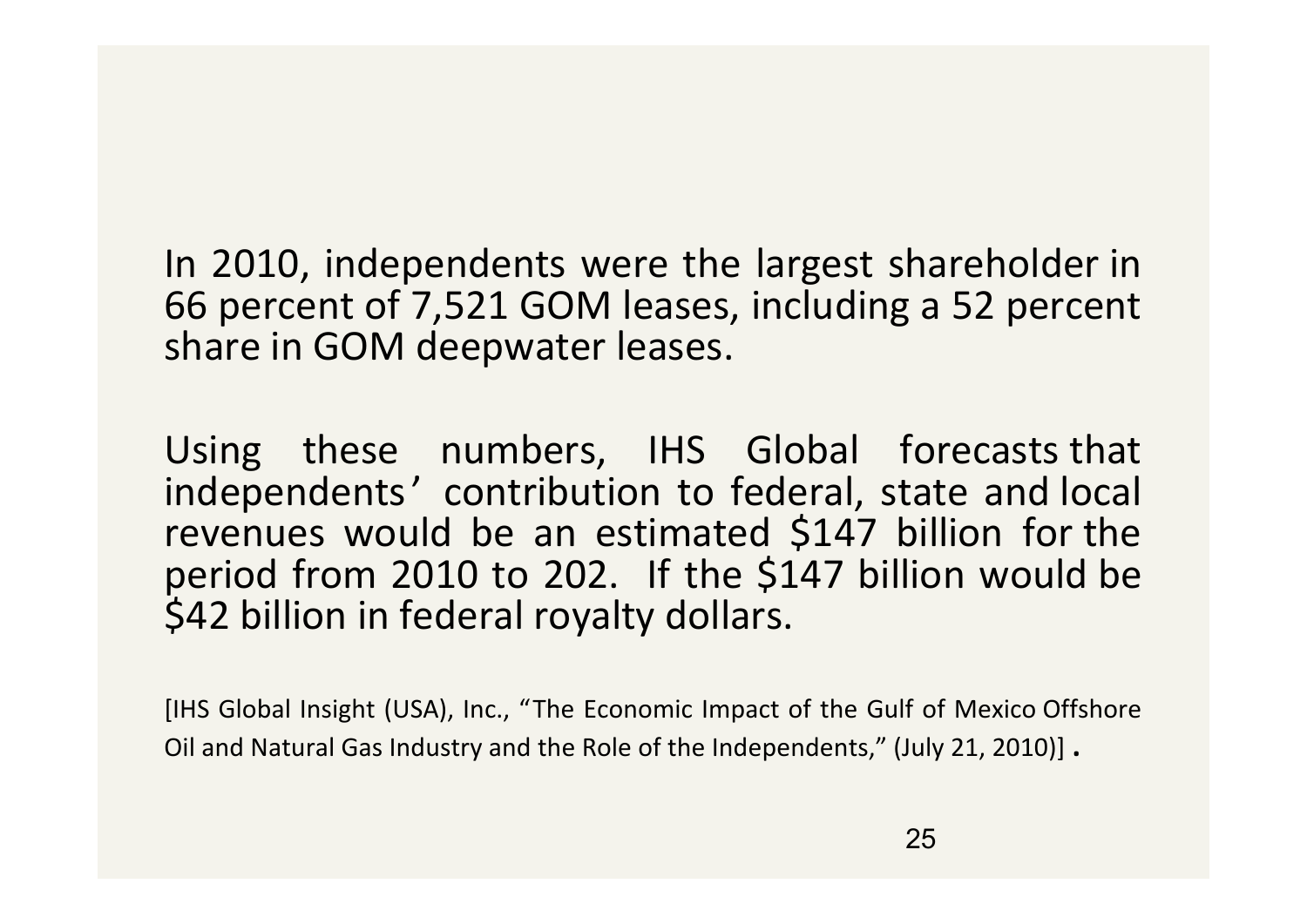The Advance Notice of Proposed Rulemaking issued after BOEM Regional Director John Rodi ' s 2013 presentation on "Supplemental Bond Issues Related to Decommissioning Liability" elicited a response from the OCS Advisory Board that was echoed in all of the thirtyplus responses filed with the BOEM:

Requiring excessive bond coverage is a " waste of capital" that would otherwise be productively used in offshore operations, and " unnecessarily uses industry bonding capacity."

[OCS Advisory Board Response to BOEM/BSEE (Bureau) Bonding Questions" at page 6].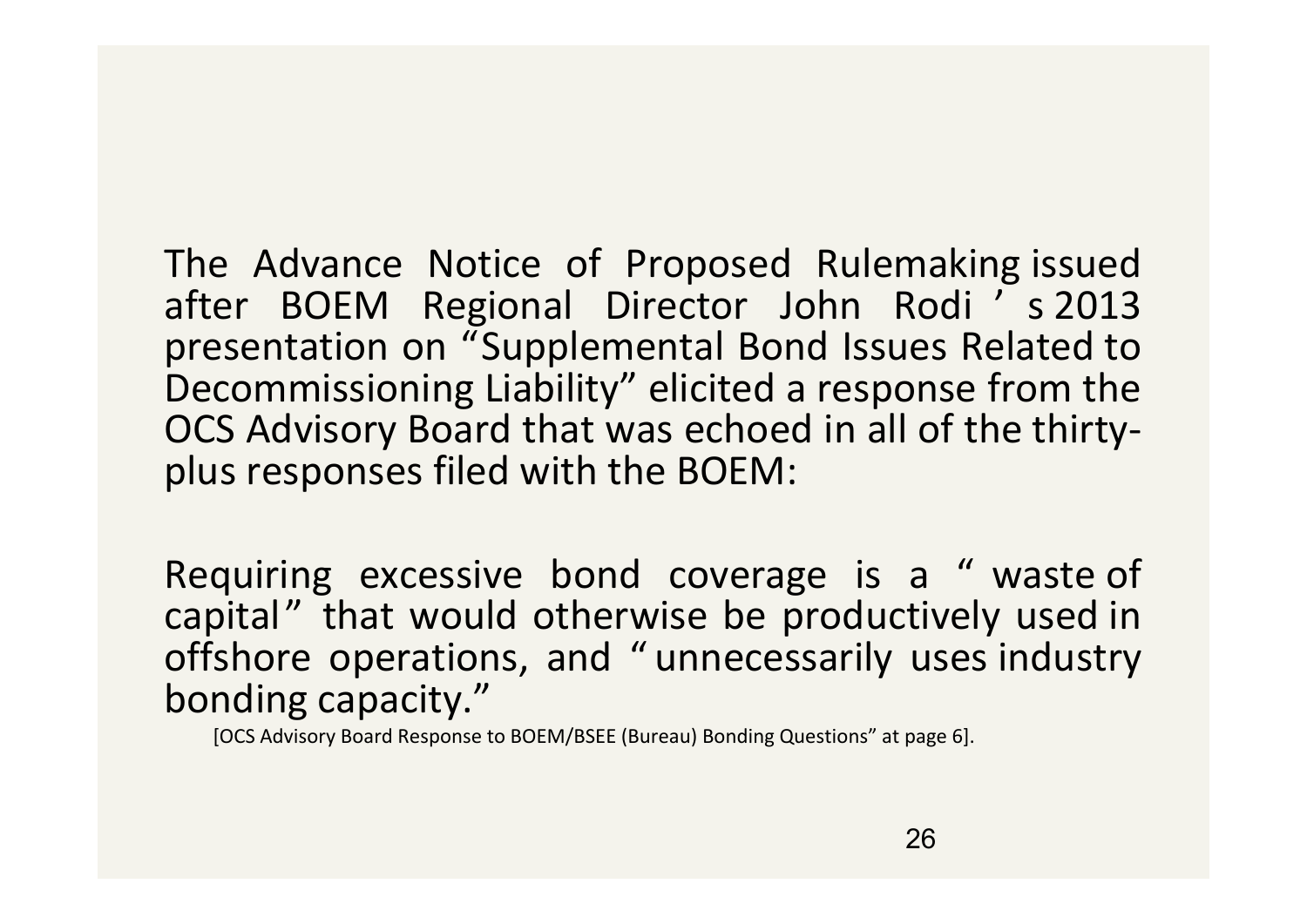## The majority of the responses focused on these general issues: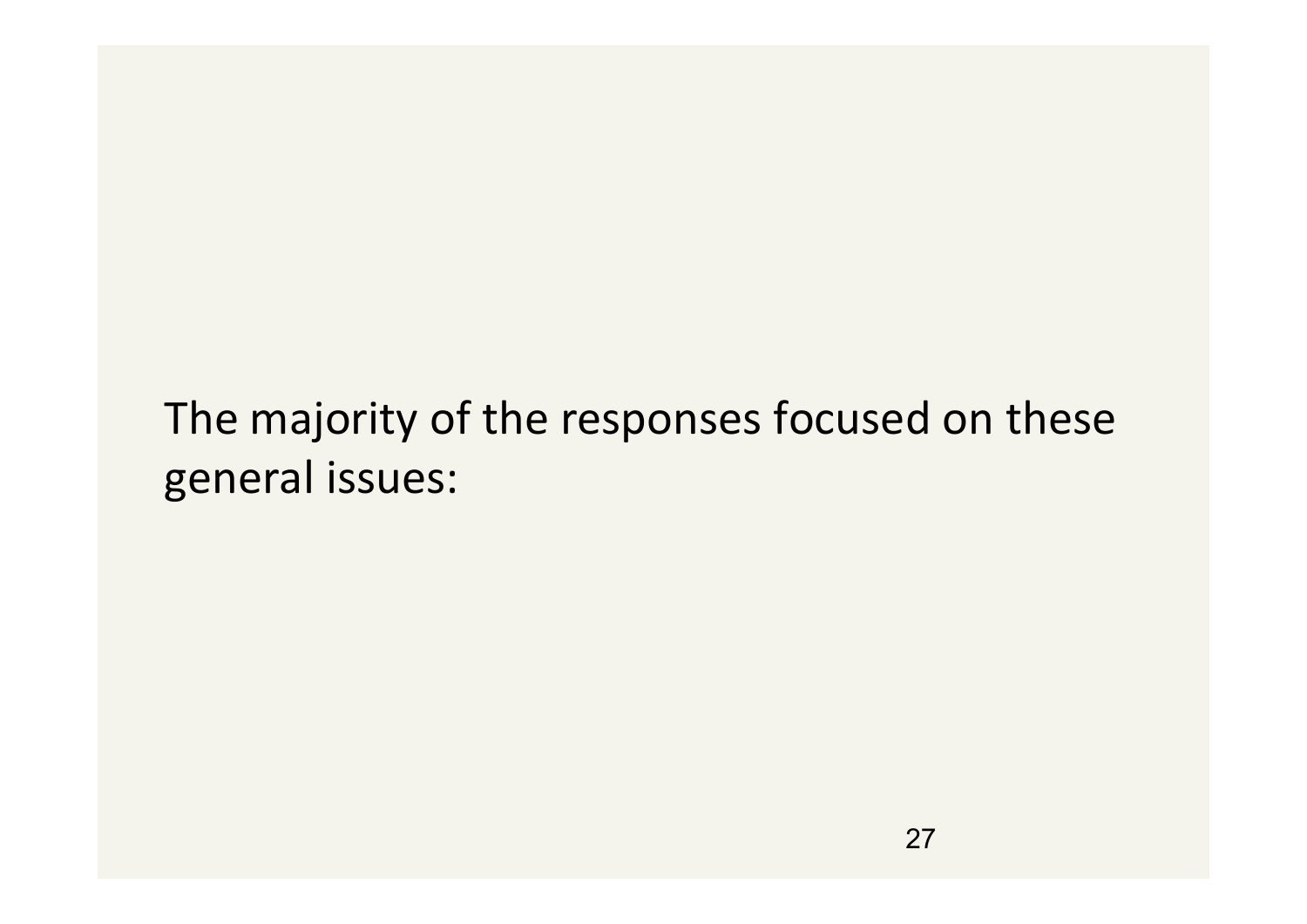## **1. Allocation of Financial Responsibility by Ownership Percentages**

When determining whether a company seeks an exemption and the BOEM determines whether the company is financially strong enough not to have to post a supplemental bond for production facility removal, the BOEM should not treat the company as if it owes 100 percent of the cost to clear a site when it owns only a fractional percentage of the lease.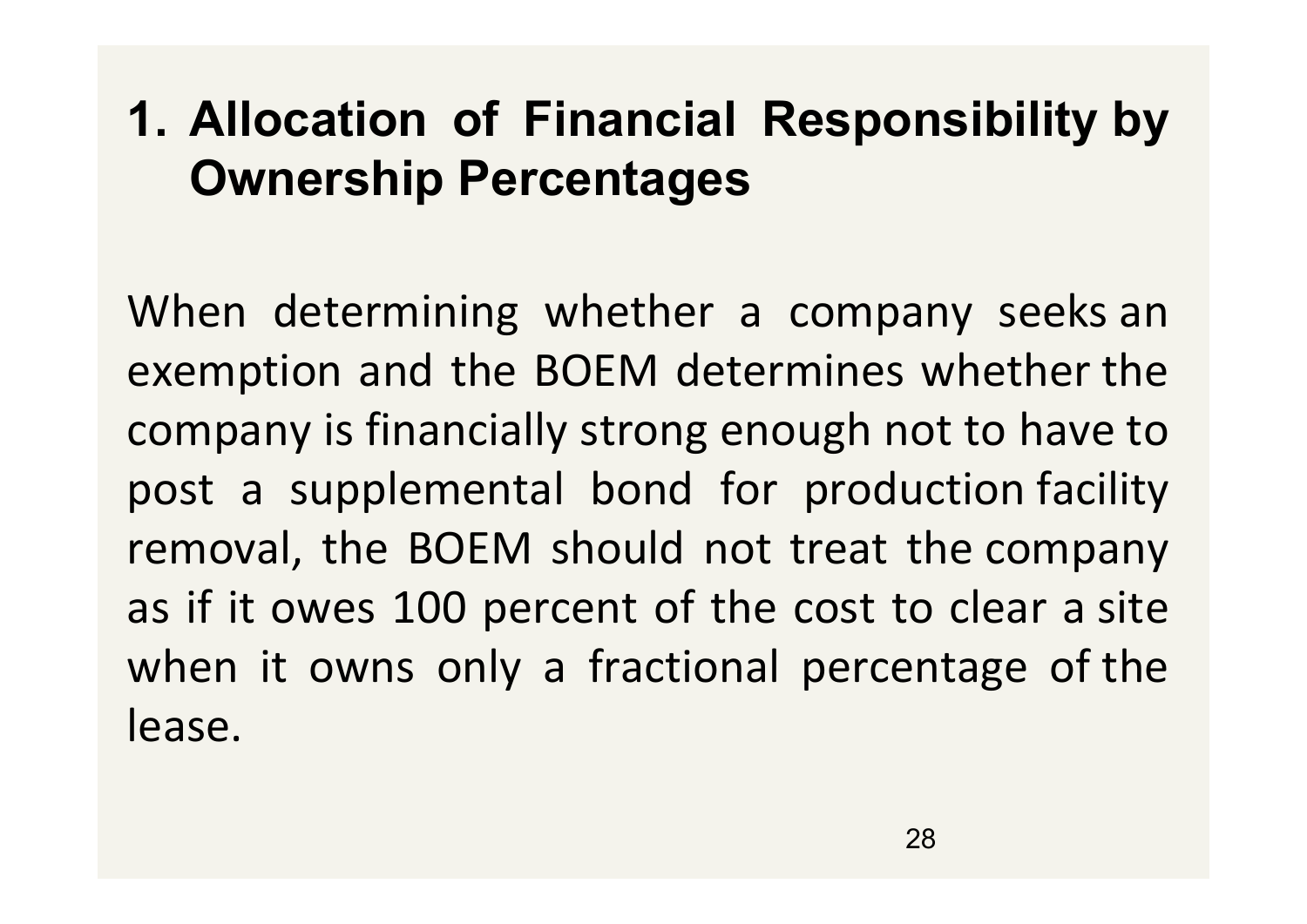In other words, the BOEM should limit that company's s bonding obligation to that company ' s proportionate share of its ownership in the lease. If there are three companies with ownership interests in a single lease and each must bond 100 percent of the lease, the BOEM is over-securitized and the development of the OCS resource is impaired.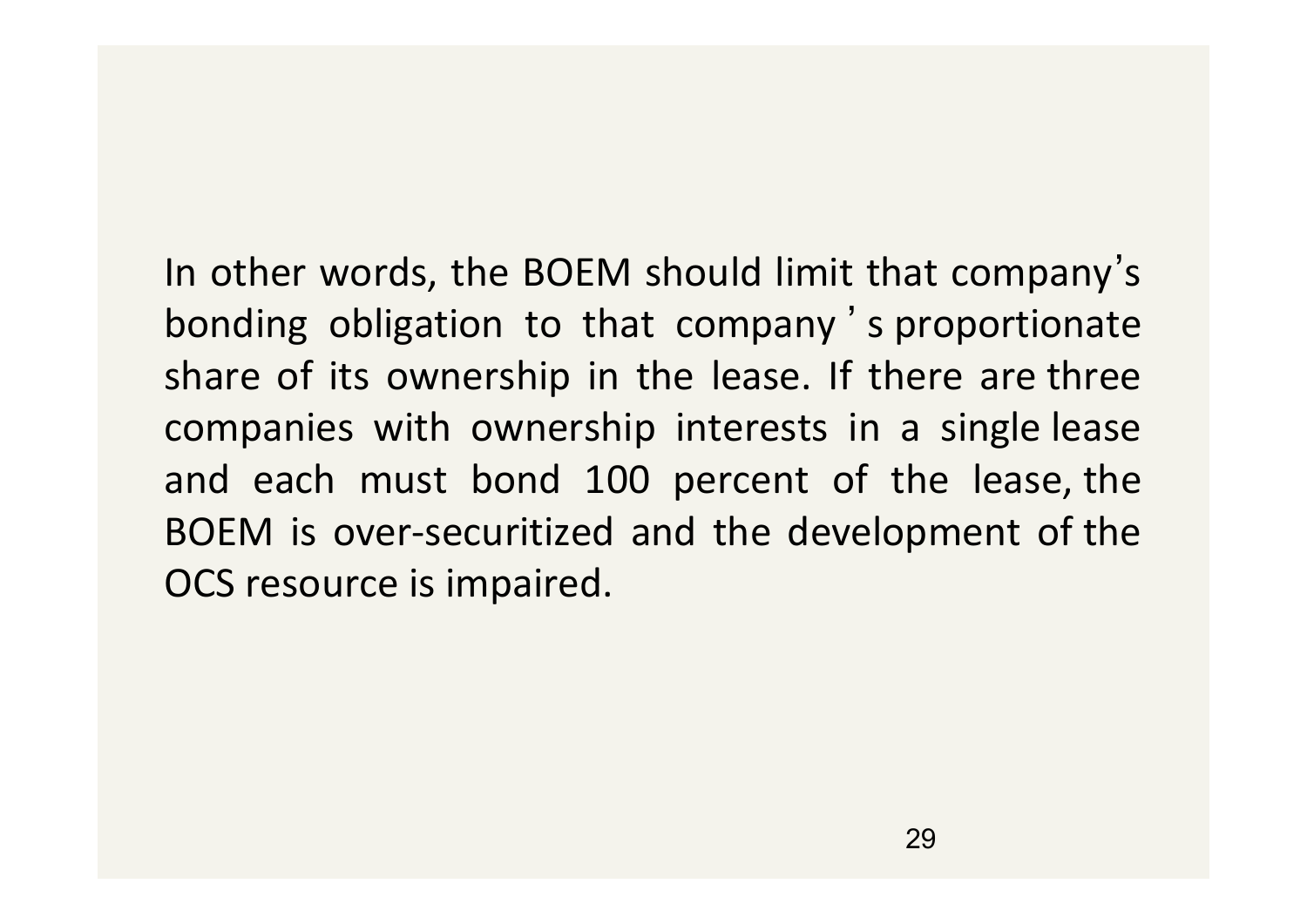### **2. Give Credit for Existing Escrows Held by Lenders and Regulatory Agencies**

When the BOEM does its determination of whether a company is exempt or in determining the amount needed for a supplemental bond, the BOEM should credit funds already held in escrow for decommissioning of OCS properties. Federally-held or privately managed escrows should be afforded equal weight.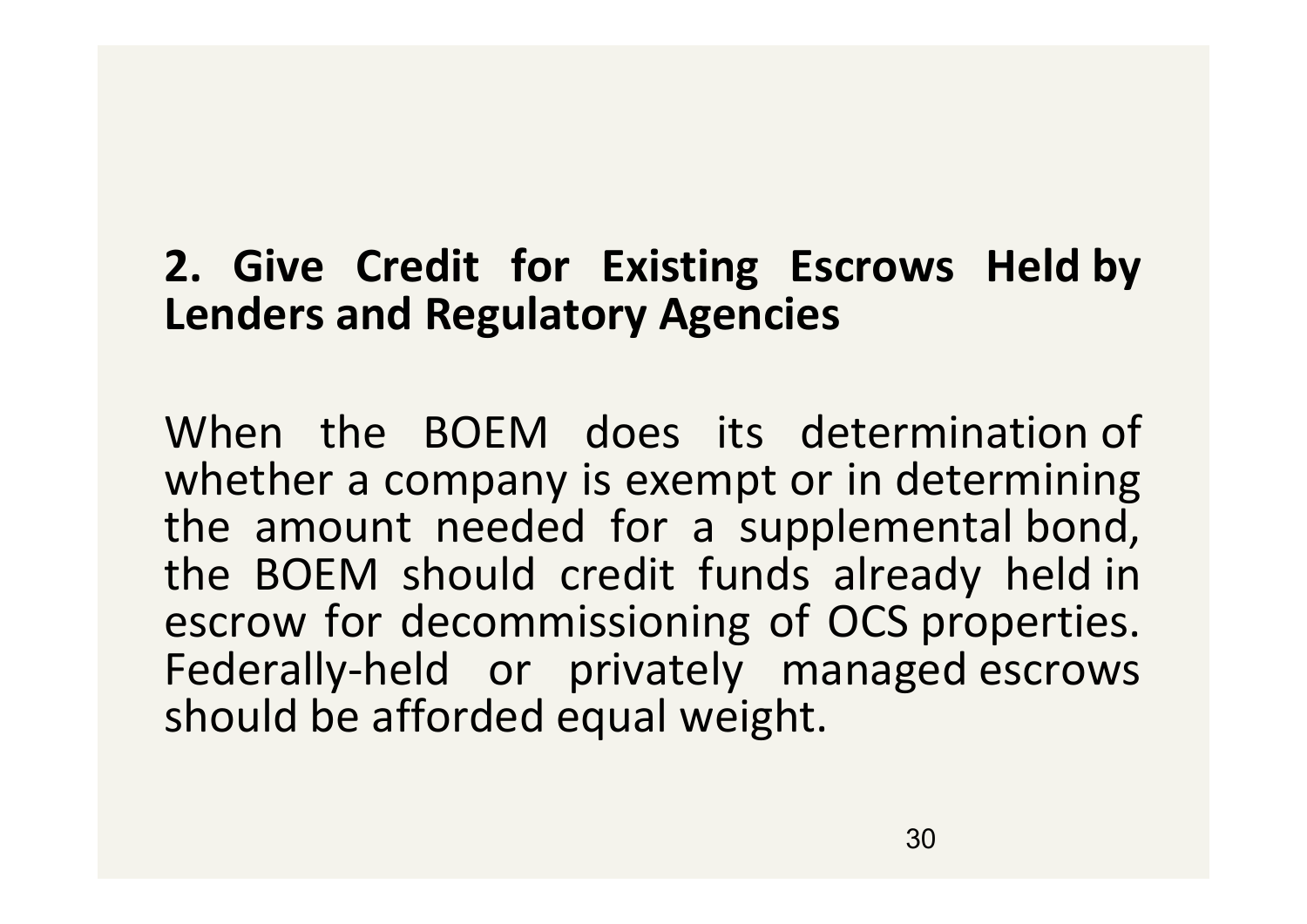All of the commentators agree that requiring a \$20 million bond to cover a \$20 million removal operation is duplicative and wasteful when an insured escrow account already holds \$20 million for that same removal operation.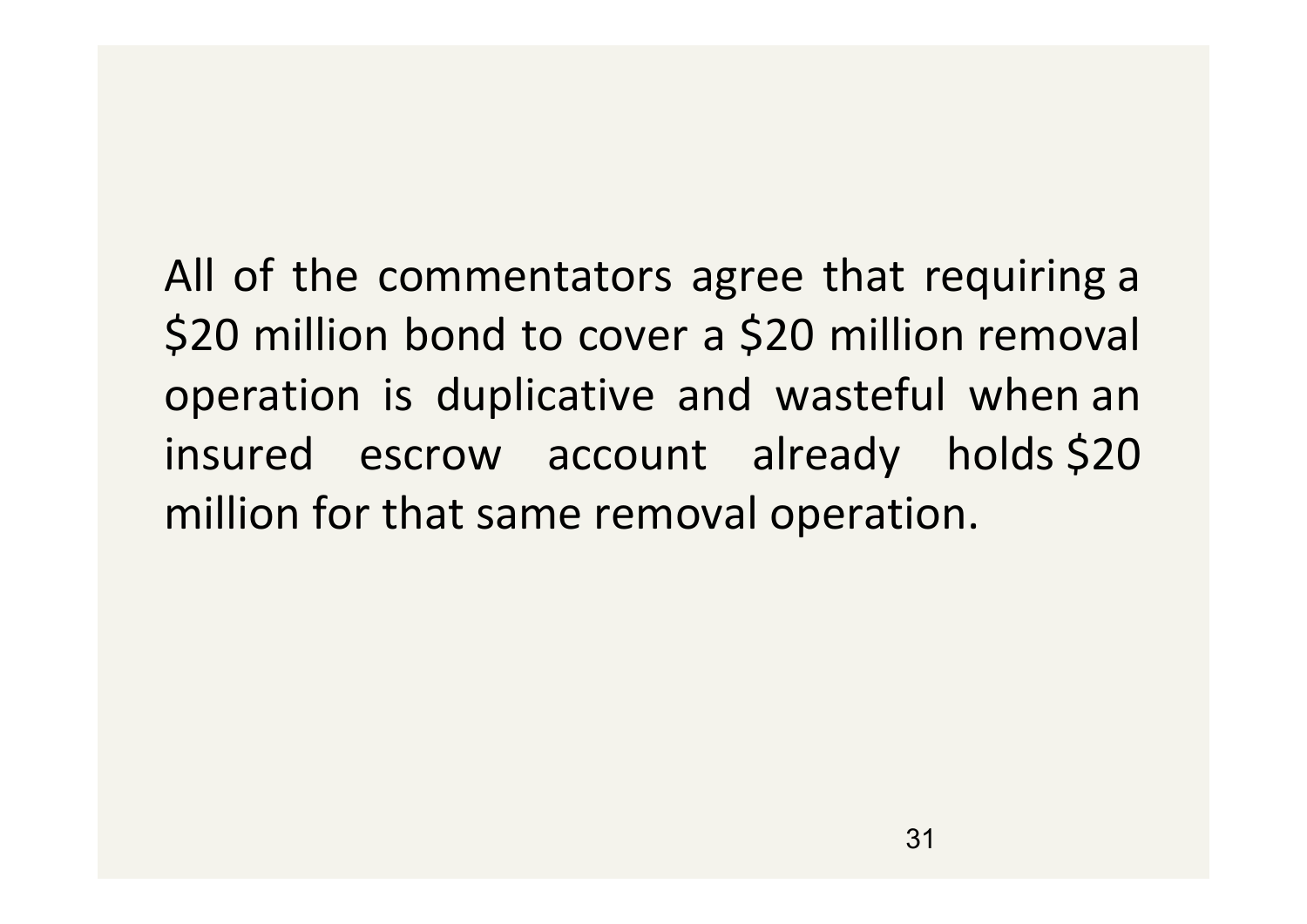#### **3. Credit for Costs Attributed to Asset Retirement Obligations ("AROs")**

When determining a company's "net worth," general accounting principles already reduce a company's net worth by subtracting the cost of abandoning wells and removing production facilities. Generally Accepted Accounting Principles require companies to record decommissioning liabilities as AROs on their balance sheets. ARO amounts expected to be expended in the current year are shown as current liabilities and amounts expected to be expended in later years are discounted to present value and carried as long term liability obligations. Assets are offset by liabilities to arrive at the company's net worth. Thus, the BOEM's calculation of "Shareholders' Equity" already accounts for the ARO balances.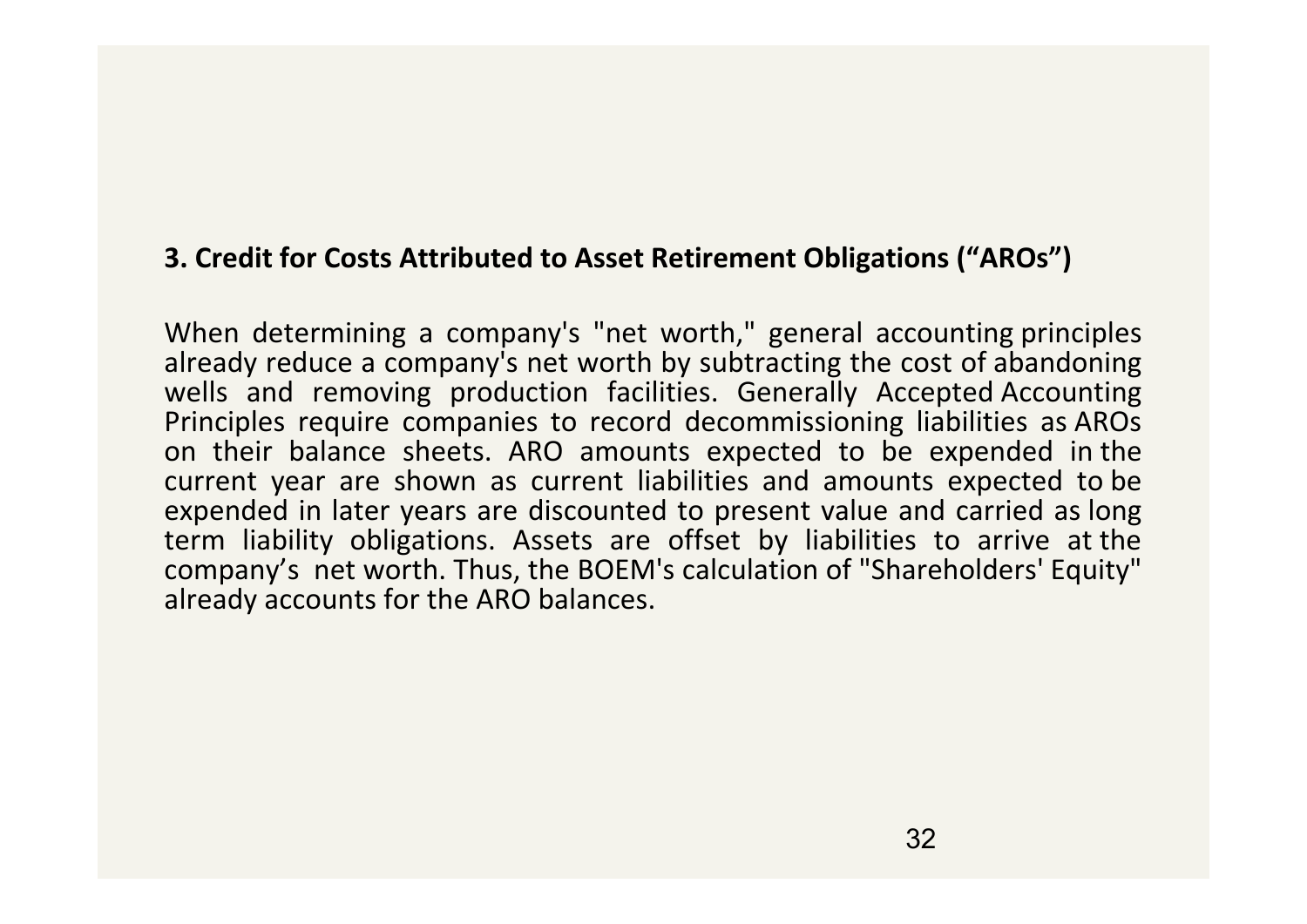The "asset retirement obligations" ("AROs") are ignored by the BOEM, and the BOEM effectively charges the company twice for the costs of removal by subtracting its own estimates of removal liability from a net worth already reduced by AROs.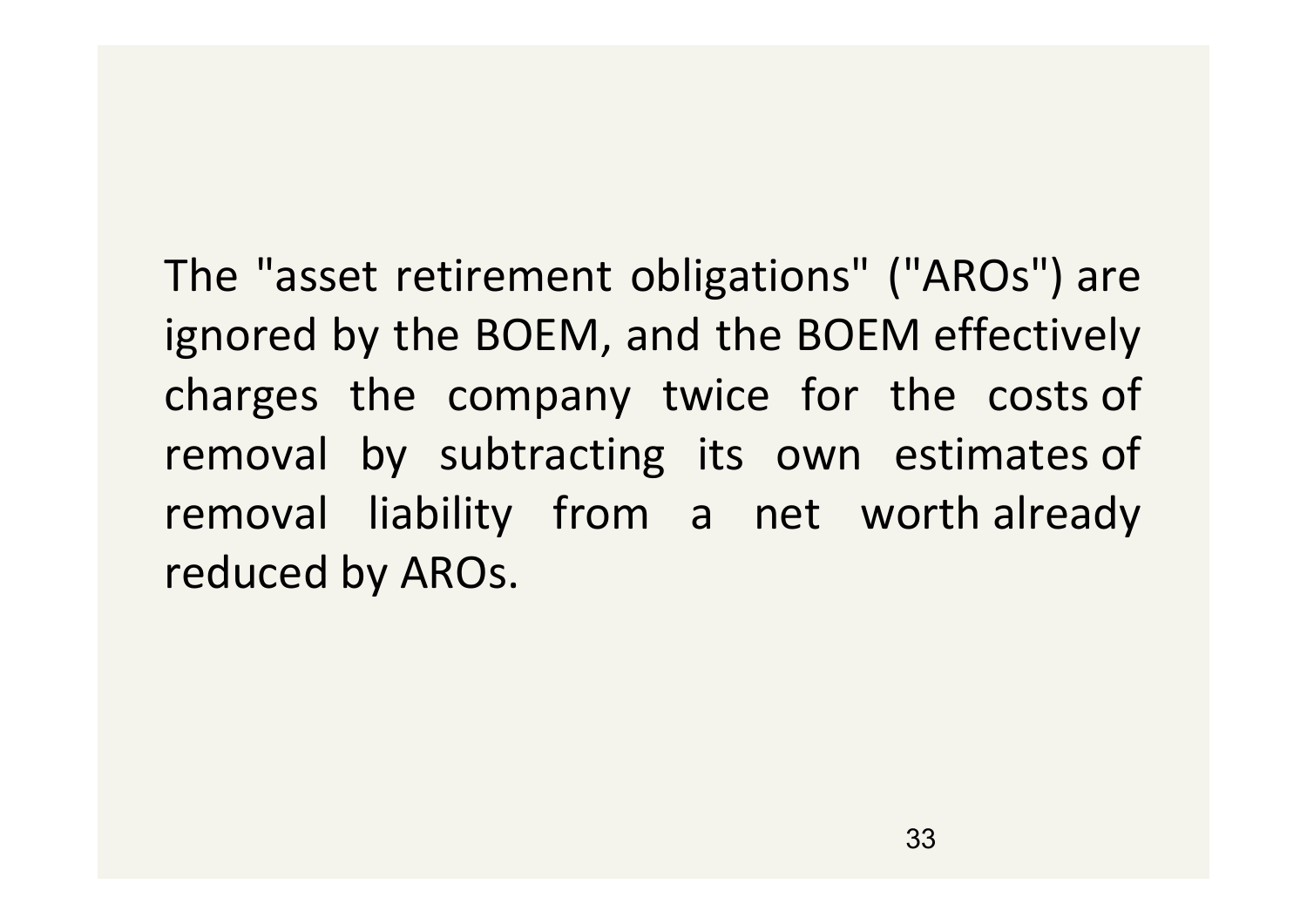### **4. Revise Criteria used to Determine Financial Strength to Reflect Conservative Lending Principles**

When determining whether a company is exempt from bonding, the BOEM should use modified criteria of financial strength, namely, criteria used by financial institutions in lending, to assure it does not have to deal with another bankruptcy similar to the ATP bankruptcy.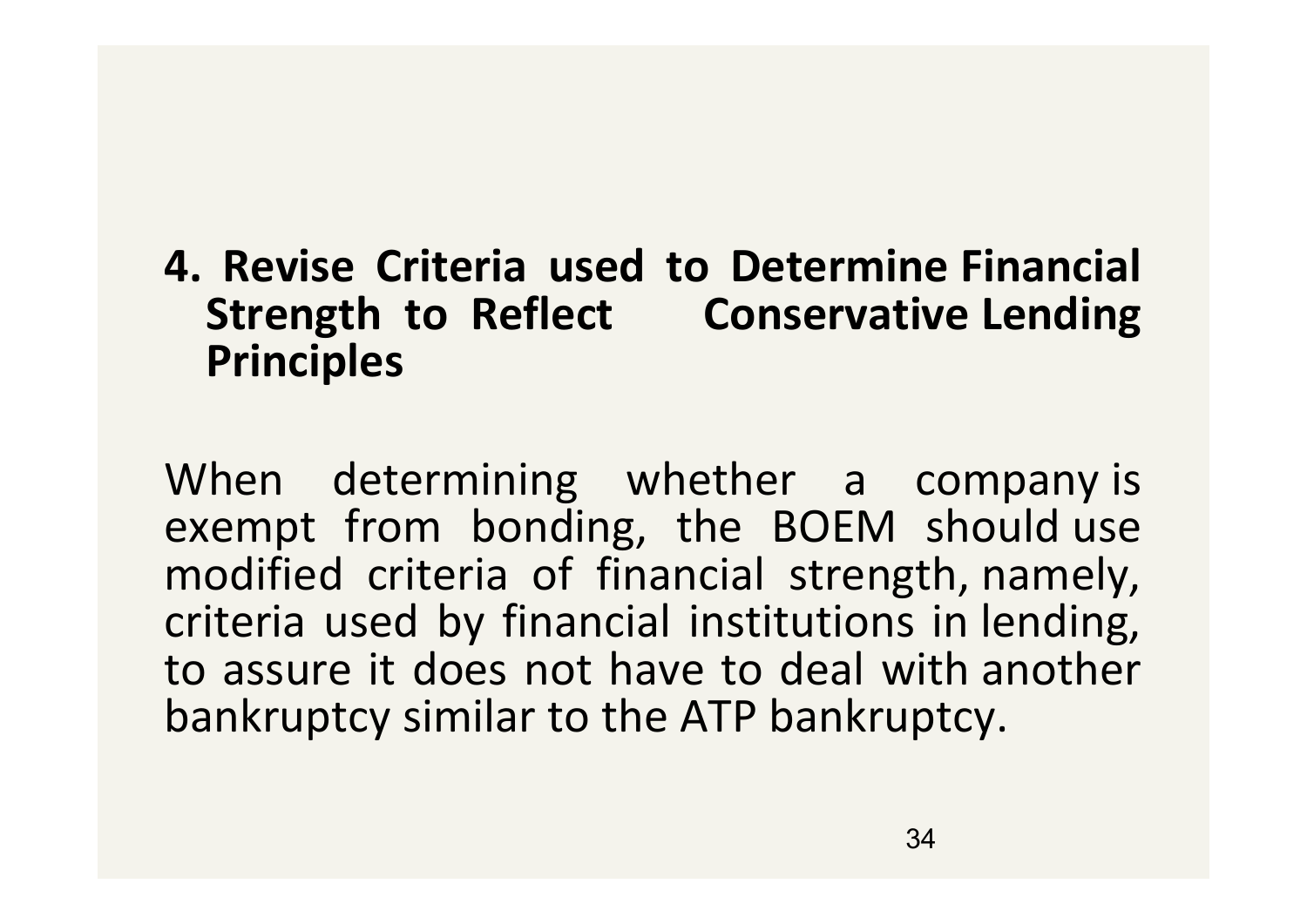IPAA proposed the following formula for calculating decommissioning liability in its response to the BOEM, stating that " using this methodology ATP would not have qualified as exempt and would have been subject to a supplemental bond " and attaching its work papers demonstrating this principle. *IPAA Comments dated November 17, 2014, p. 20-24 and Attachment A thereto.*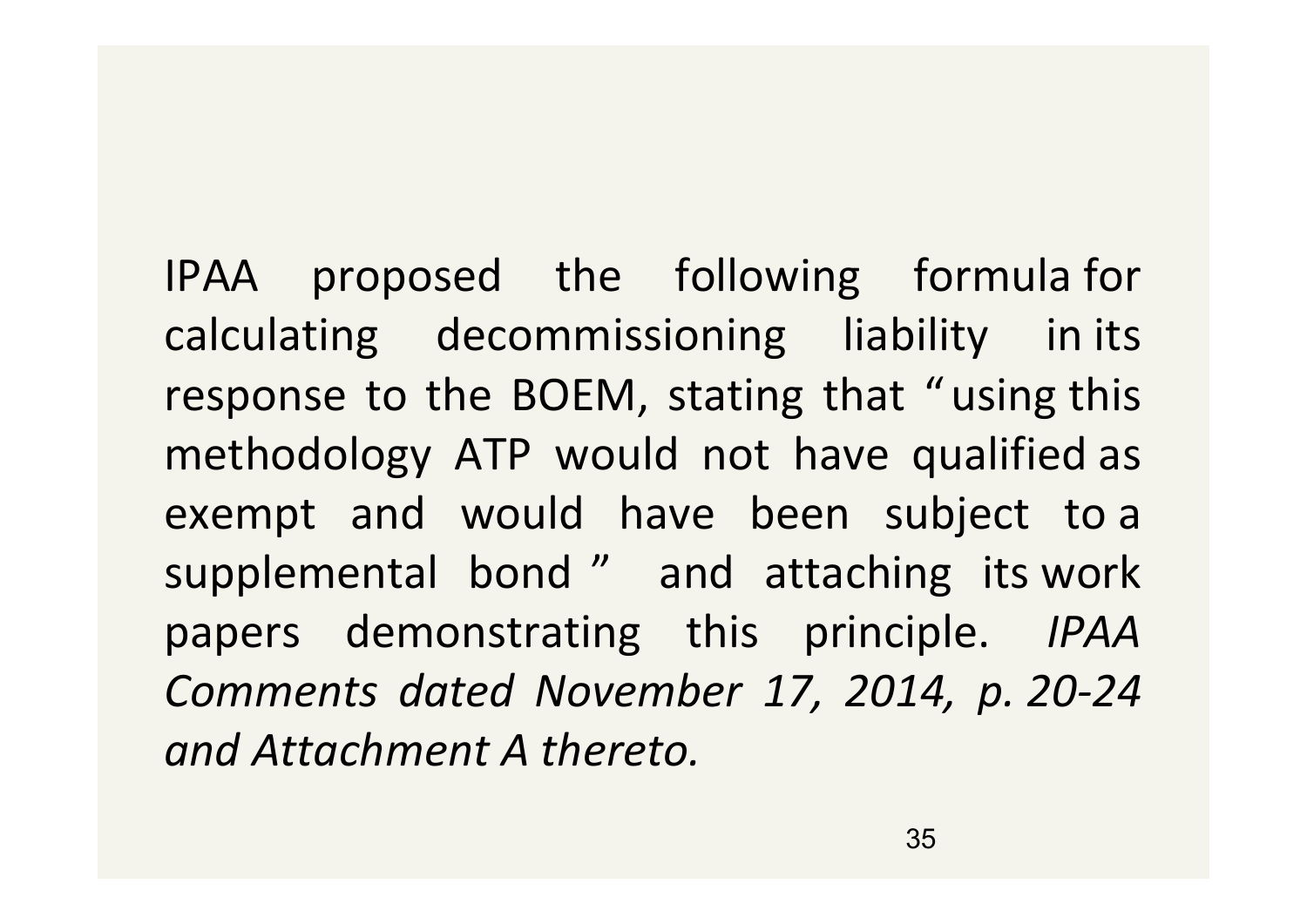*Recommendation:* Modify the metric for cumulative decommissioning liability currently set forth in Section III, paragraph 2 of NTL No. 2008-N07 to include the following alternative calculation:

- i) Cumulative Decommissioning Liability <= 100% of Adjusted Net Worth (defined as GAAP based Shareholders' Equity + Current and Long-term ARO Liability); and
- ii) Adjusted Debt\* to EBITDA(X)\*\* ratio < 4.0x; and
- iii) EBITDA(X) to Cash Interest Expense\*\*\* ratio > 3.0x. OR
- iv) Current Assets\*\*\*\* to Current Liabilities\*\*\*\*\* ratio > 1.5x; and
- v) Current Assets Current Liabilities > Cumulative decommissioning liability

\* Adjusted Debt = Bank revolver debt, other long-term debt, current maturities of long-term debt, other longterm liabilities in which the company is contractually obligated to pay a third party.

\*\* EBITDA(X) = Net income, adjusted to add back interest expense, income tax, depreciation, depletion and amortization, accretion, and impairment. For successful efforts companies, also add back exploration expense.

\*\*\* Cash Interest Expense = Interest expense before the effects of capitalized interest, adjusted to add back any noncash interest expense if any.

-24‑

\*\*\*\* Current Assets = A balance sheet account that represents the value of all assets that are reasonably expected to be converted into cash within one year in the normal course of business. Current assets include cash, accounts receivable, inventory, marketable securities, prepaid expenses and other liquid assets that can be readily converted to cash. Current Liabilities = A company's debts or obligations that are due within one year. Current liabilities appear on the company's balance sheet and include short term debt, accounts payable, accrued liabilities and other debts.

36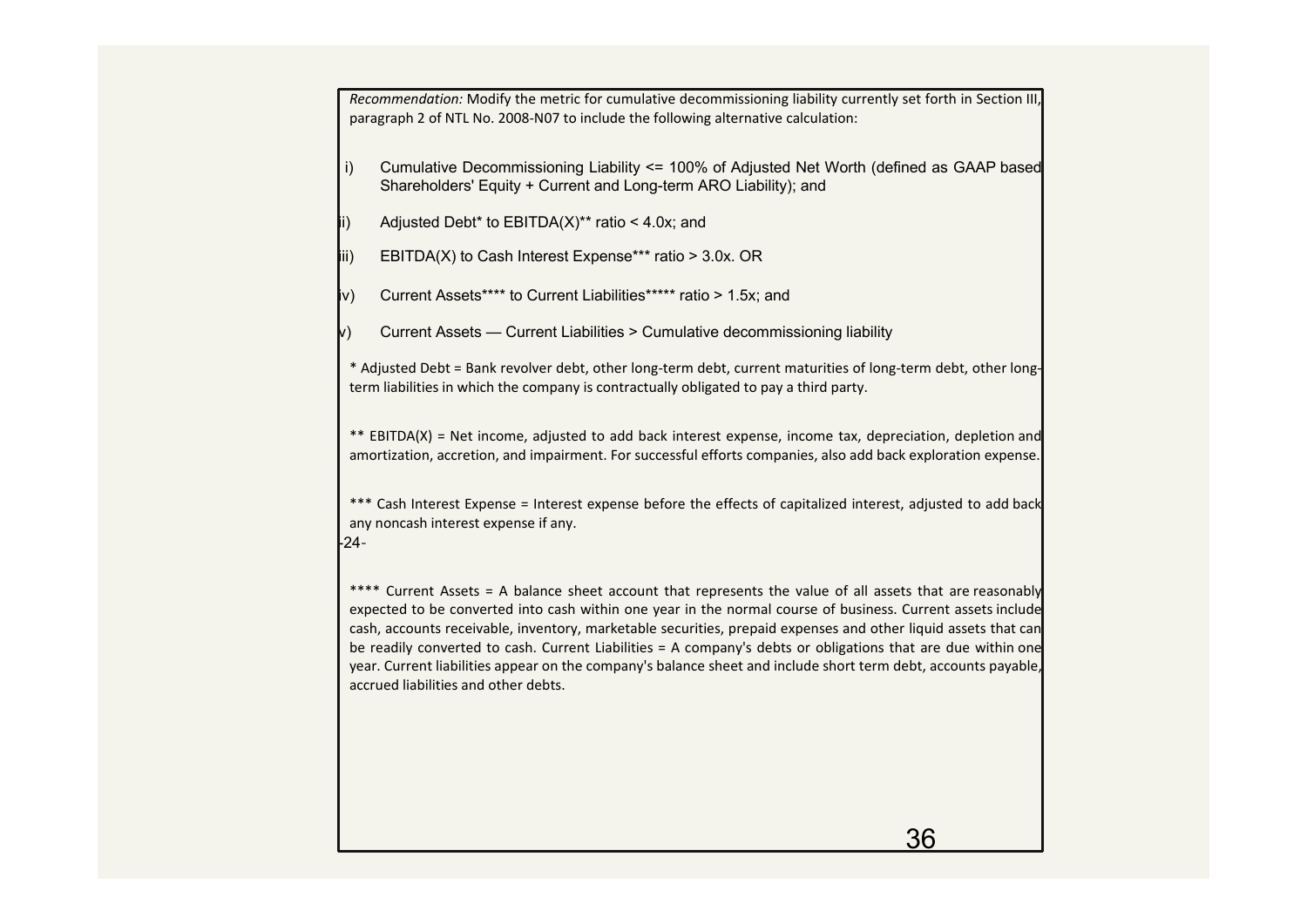### **5. Bond Only Incremental Value for Exempt Status**

Current BOEM practice would exempt from bonding a company if such company has a net worth of \$100 million. However, if the company ' s net worth is only \$95 million, the BOEM demands that the company provide supplemental bonding to cover production facility removal liabilities.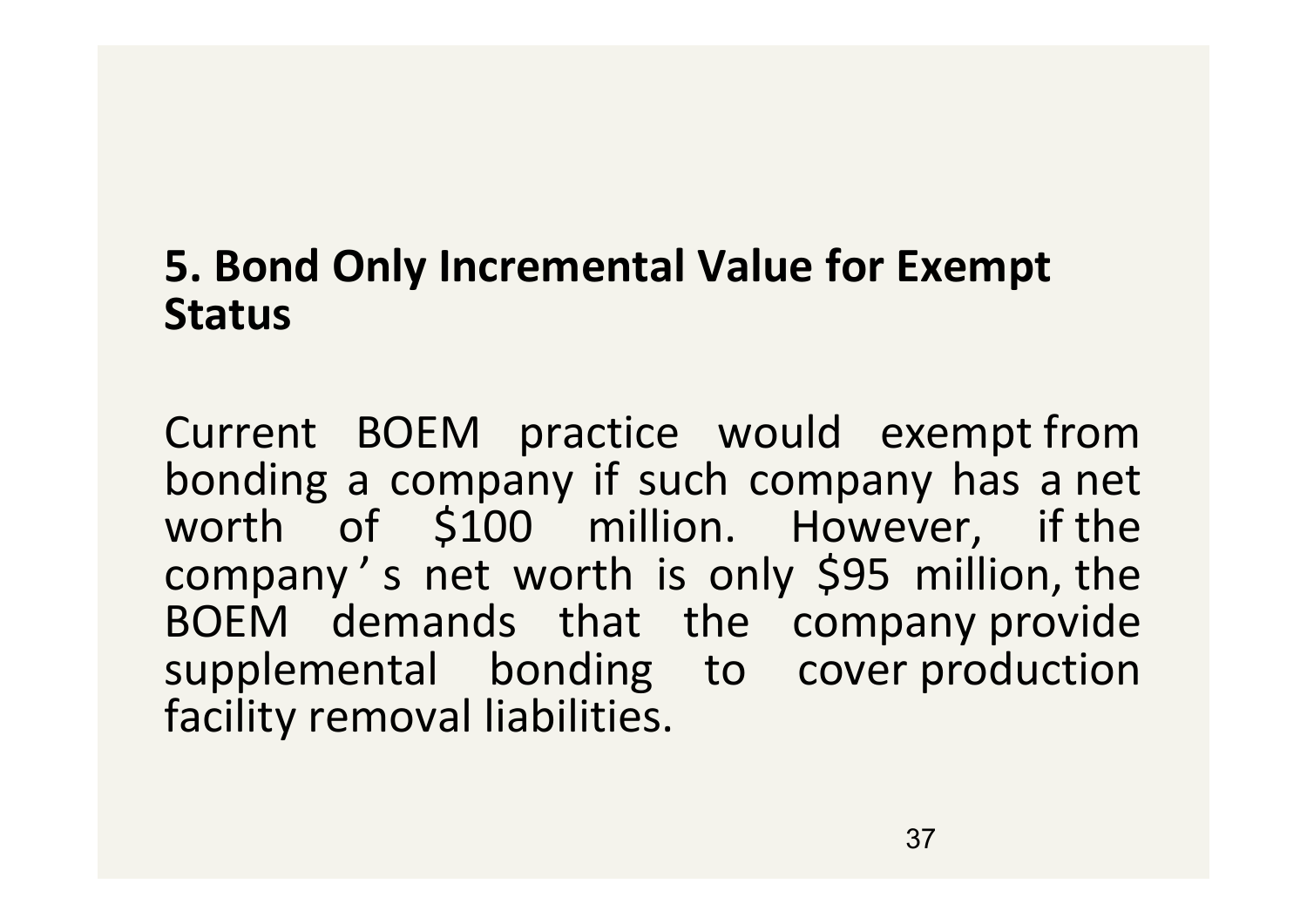In other words, if the decommissioning/removal liability of a company is \$25 million, it posts no bonds if its net worth is \$100 million. If the company's net worth is \$95 million, it must post \$25 million in bonds. Industry uniformly urges the BOEM to revisit the bonding rationale and limit the supplemental bond to the \$5 million difference between the two net worth calculations. IPAA goes a step further and advocated that if exemption requirement minimums are not met in one period but are subsequently attained in a later period, the BOEM should consider the release of those bonds once the company attains exempt status again. *IPAA Response at p. 24.*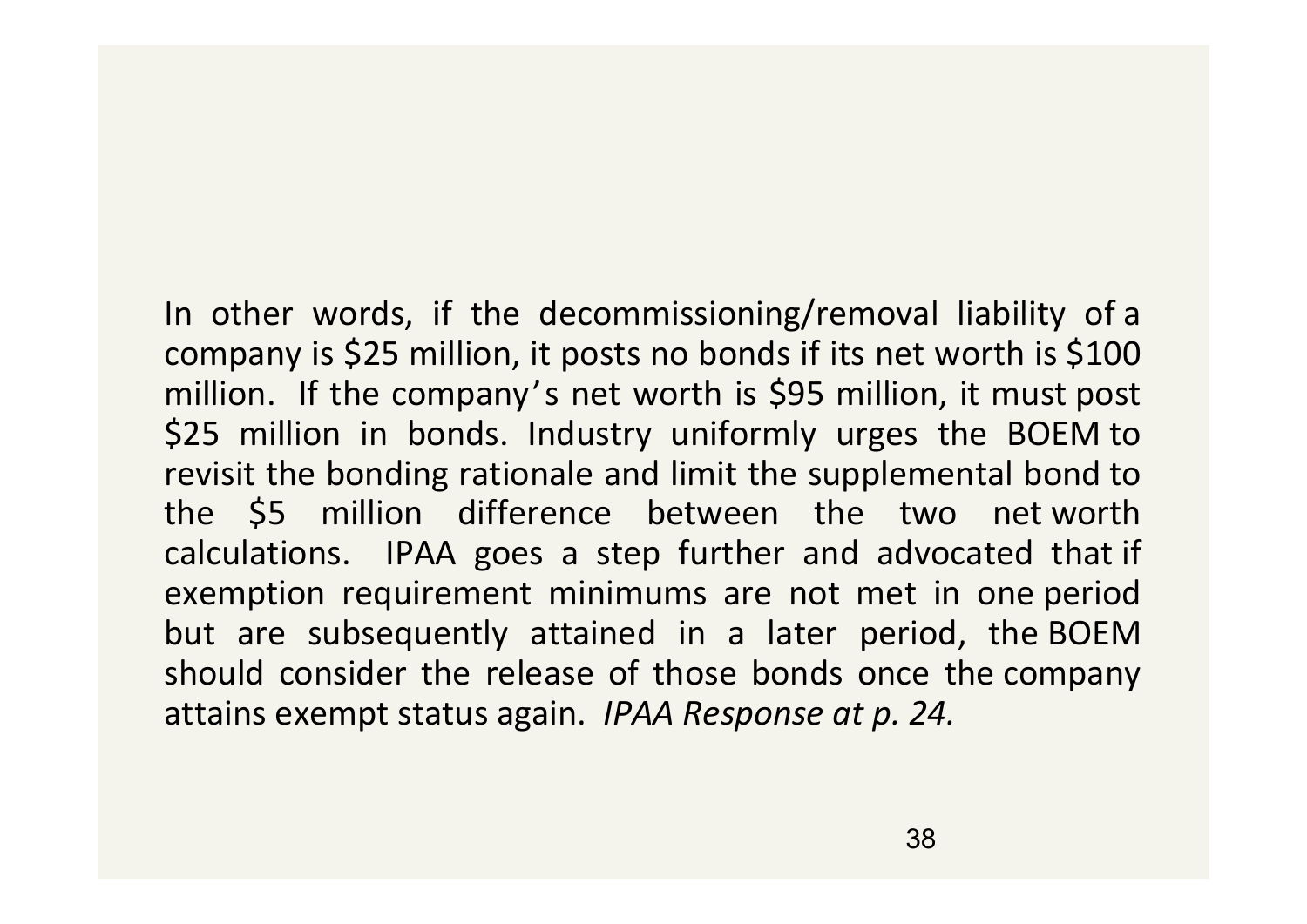### **6. Access to Bonds and Timely Release of Bonds**

According to the IPAA, the BOEM has only once allowed companies access to bonds, calling for forfeiture of a bond after negotiations with parties to the ATP bankruptcy.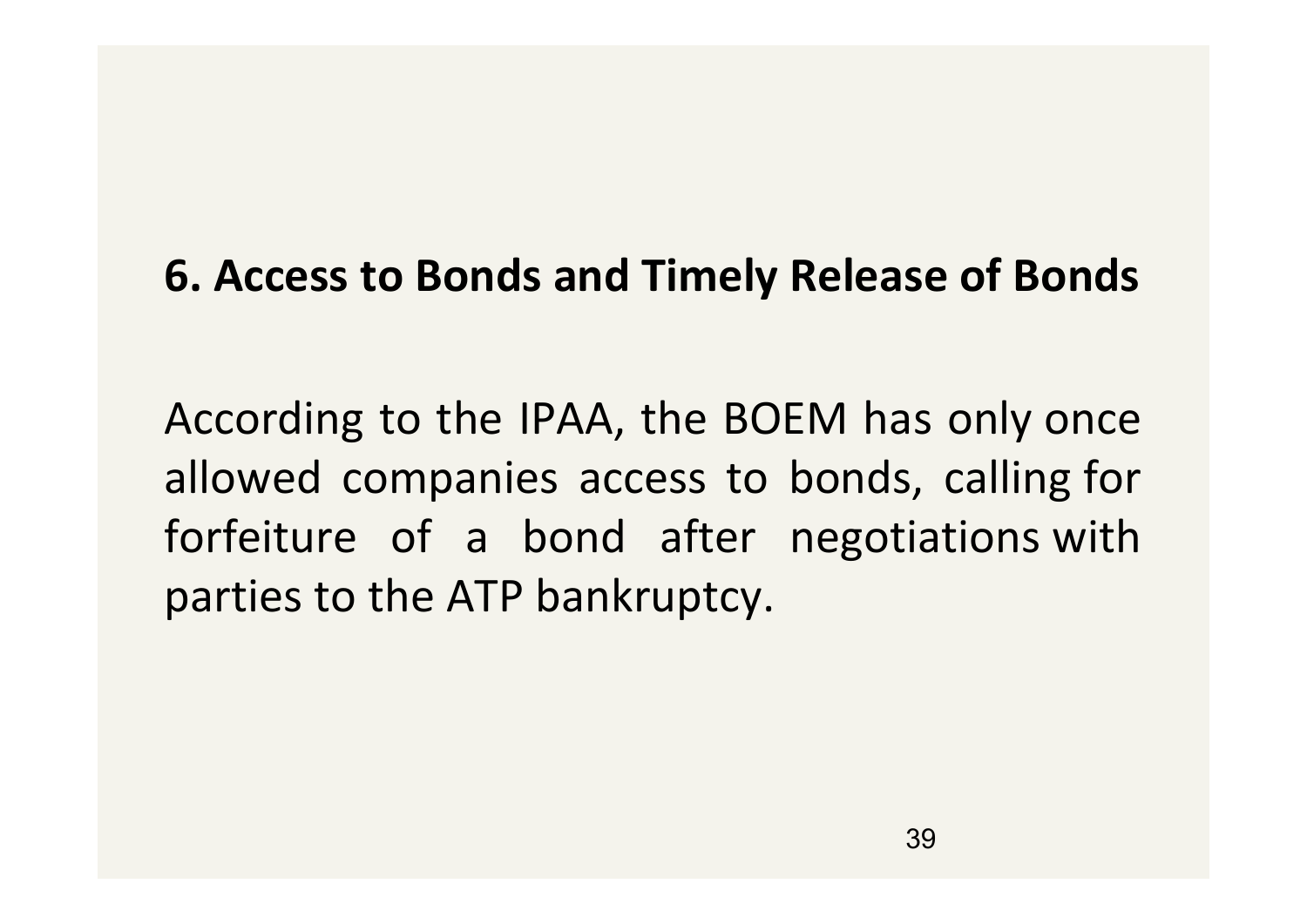The responses to the ANPR emphasized that if the purpose of bonding is to ensure proper abandonment, such funds should be accessible to the party who ultimately performs the decommissioning work. Under the present system, current and former lessees who are joint and severally liable (but who are not in breach of the obligation) have no rights to the bond and have no ability to call for forfeiture of a bond.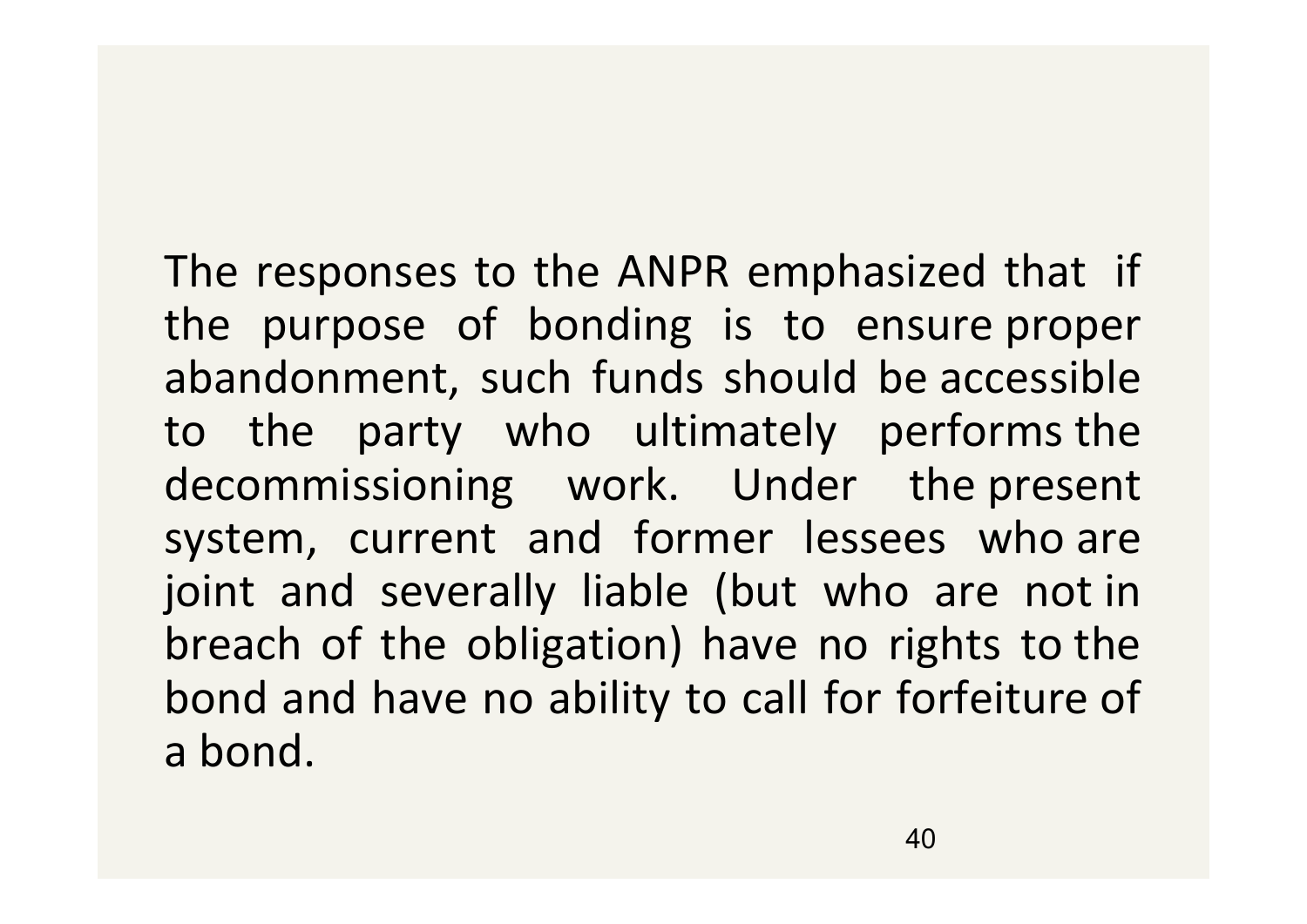Thus, if a current lease operator does not plug wells and remove production facilities on a lease, BOEM and BSEE can order co-lessees and prior lessees to shoulder the financial responsibility. Ironically, the BOEM and BSEE do not make the bonds available to cover the costs of the plugging and removing of wells and equipment. Many respondents concur that the BOEM should permit those willing to decommission have access to the funds of those who fail to fulfill their obligations.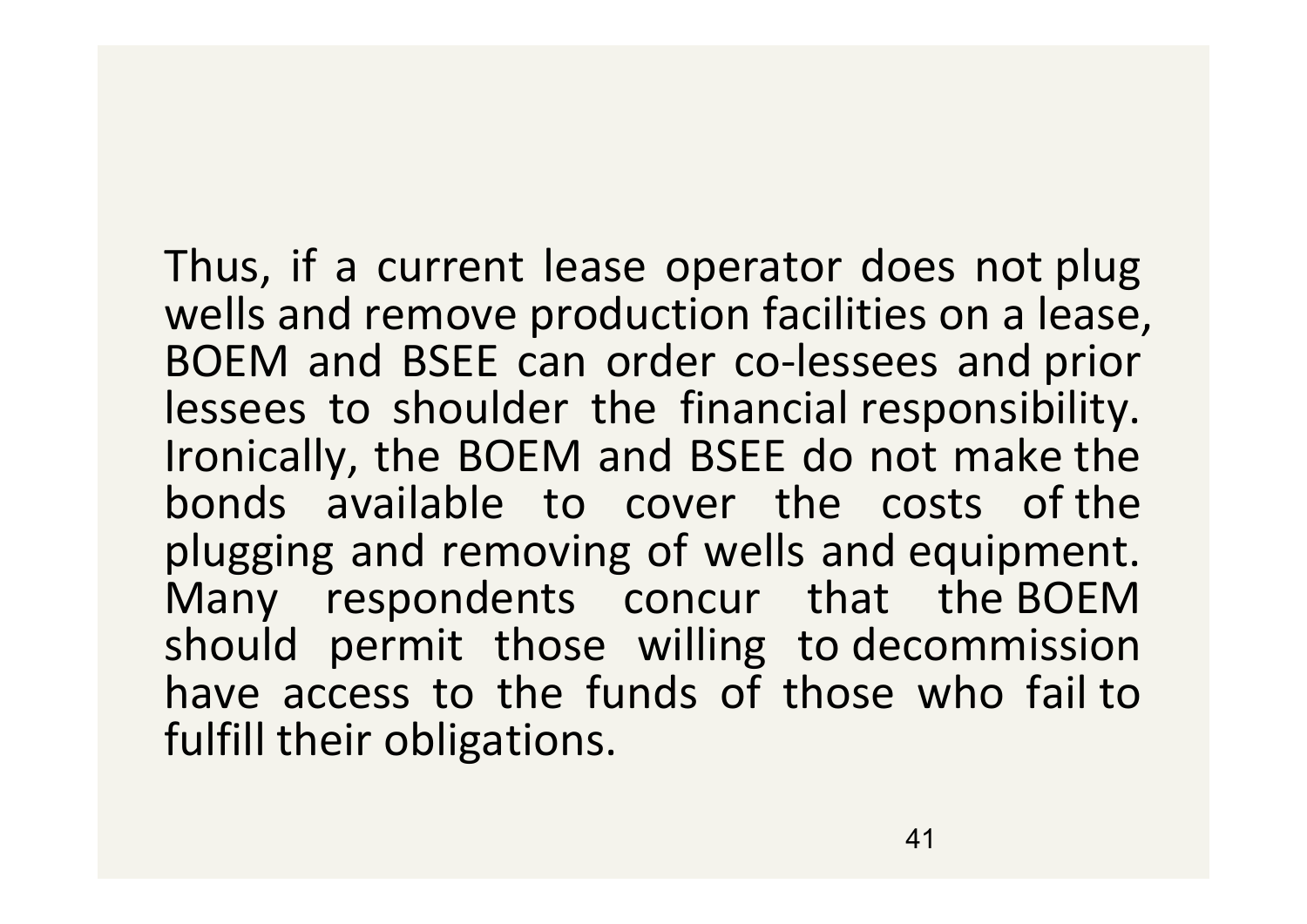Similarly, the BOEM should revise its policies to require the prompt release of bonds that are no longer needed. Lengthy delays in releasing bonds occur when replacement bonds are submitted and when a lessee fulfils the obligations for which the bond was required.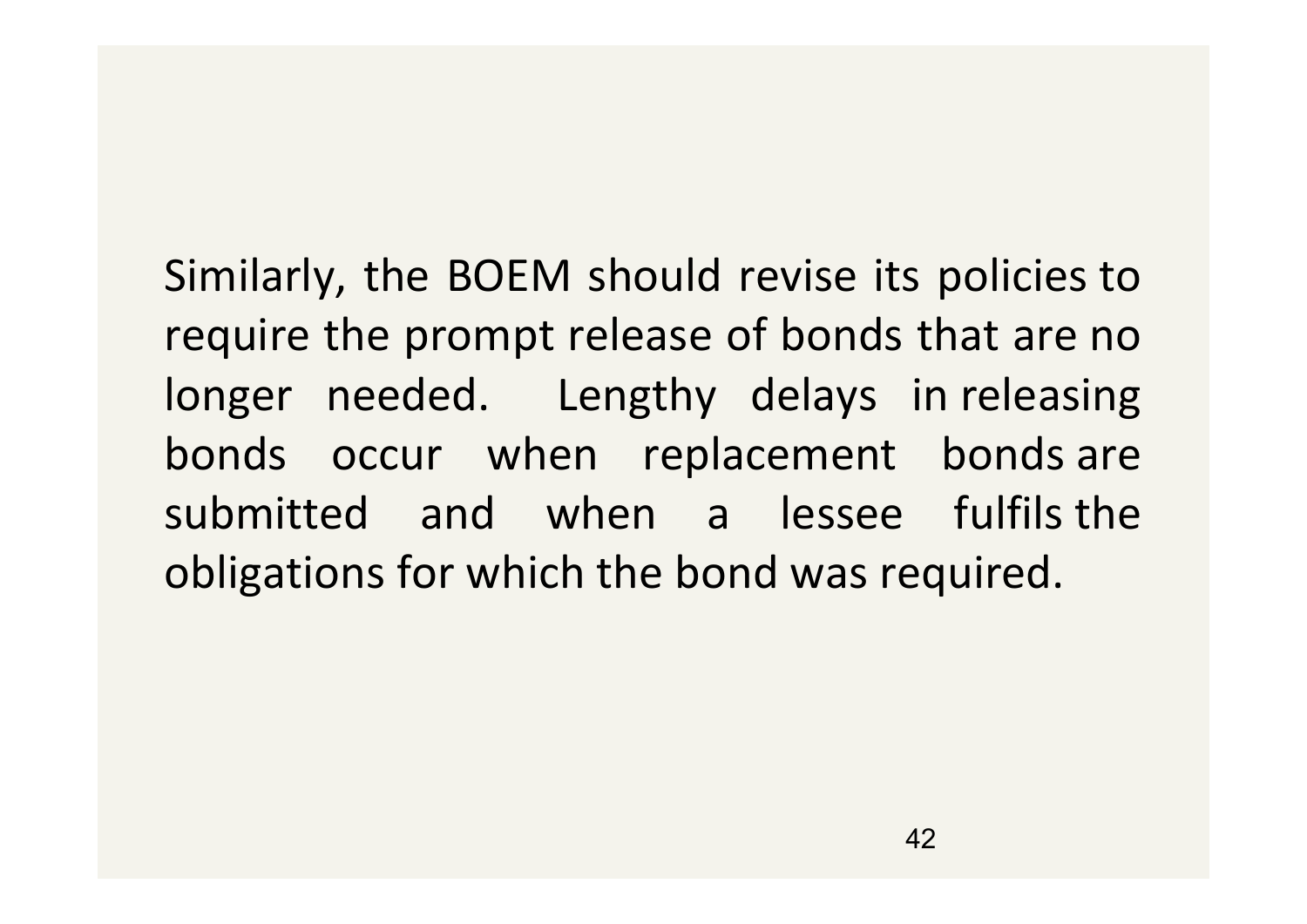### **7. Bond Timelines Should Reflect the Events Requiring the Need for Security**

The entities filing responses to the ANPR agree that BOEM requires supplemental bonds prematurely.

Under current regulations, a lessee may file an exploration plan to drill up to seven wells. Upon approval, but long before all of the wells might be drilled, BOEM requires bonds to cover the cost of abandoning all seven wells. The present procedure gives no consideration of the possibility that the first well may be unsuccessful and operator may abandon the rest of the plan.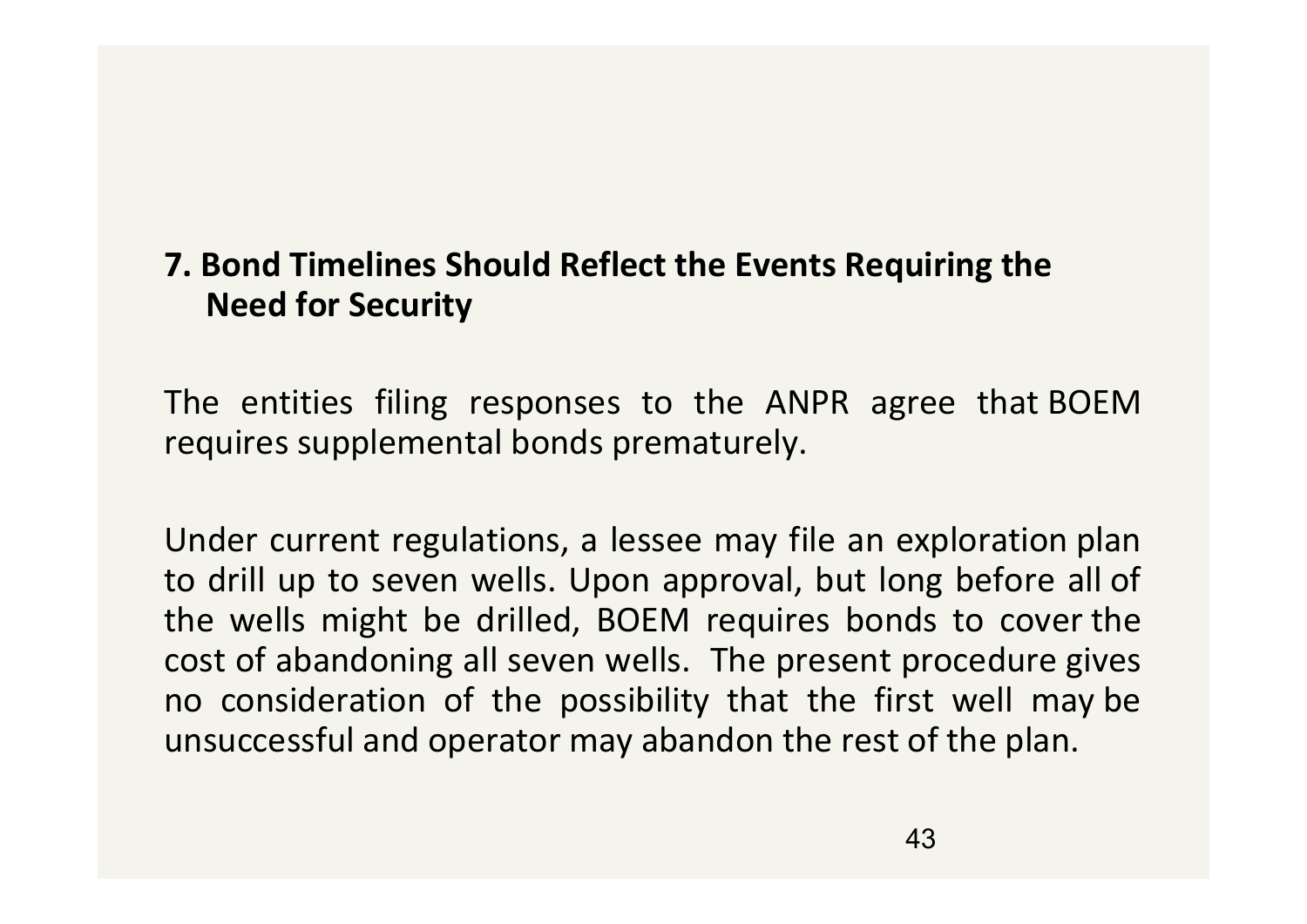Nevertheless, BOEM has been historically slow to release the bond and company capital languishes.

Industry suggests that BOEM should instead require a bond to be posted only when the lessee is ready to drill a particular well and limit the bond amount to the cost of plugging that particular well. Similarly, the BOEM should release the bond within a statutory timeframe when the lessee shows the well has been properly plugged.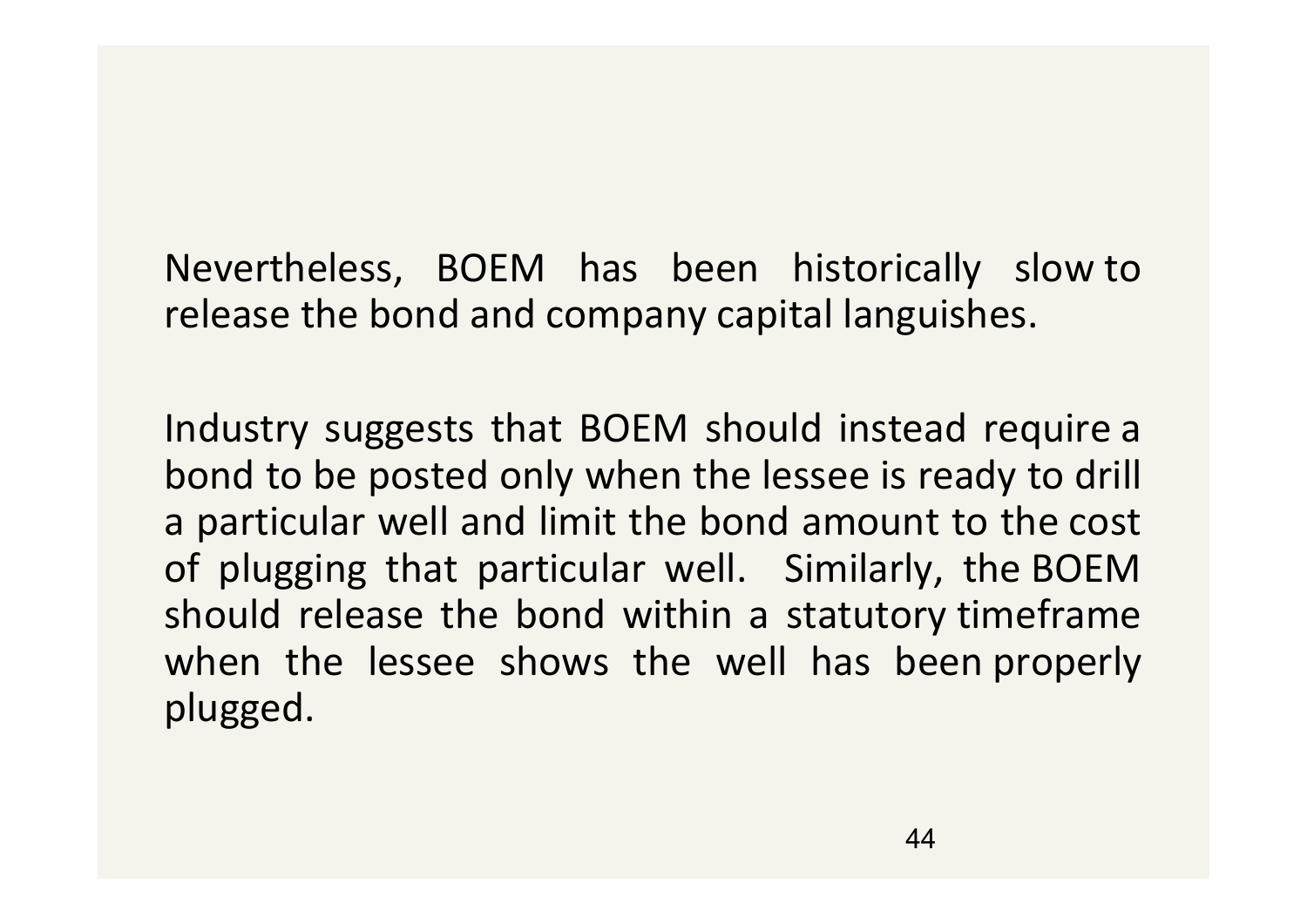### **8. Bonding Amounts Should Reflect Accounting Standards and Not be Arbitrarily Set**

BOEM's method of determining bond amounts do not take into account accepted accounting standards of the Financial Accounting Standards Board. BOEM 's calculation of the full cost of removal 15 years in the future does not reflect discounting that cost to present value.

This arbitrary approach ties up company dollars that could be spent more productively in producing additional oil and gas or in conducting currently-due decommissioning operations. The manufacturer of  $\frac{45}{100}$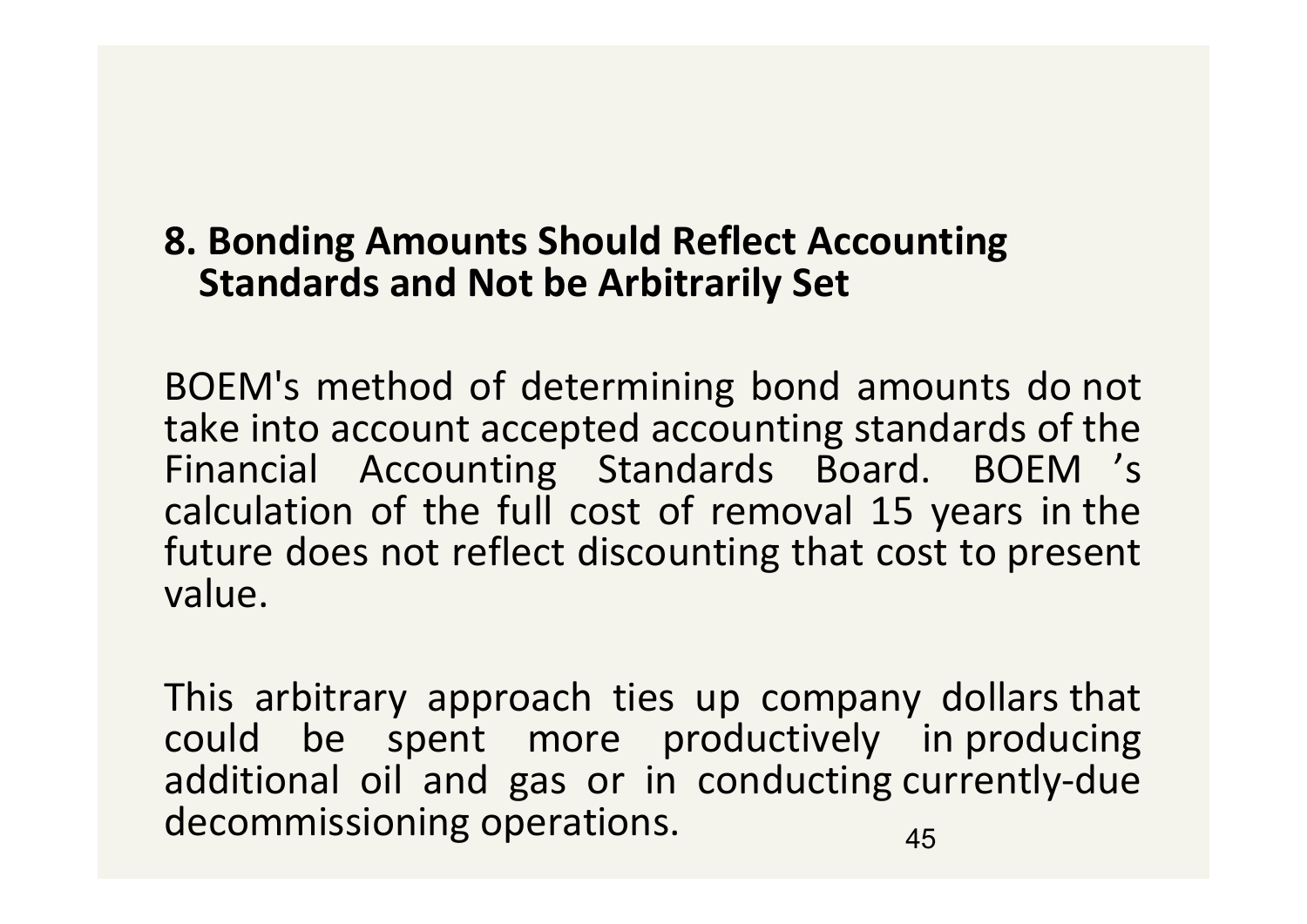Industry suggests that the BOEM should bond only present value of the future cost, and adjust bond amounts for all the lessee's removal liabilities annually. This methodology would eliminate the cost of those obligations already performed and permit the increase of amounts as future removals get closer in time.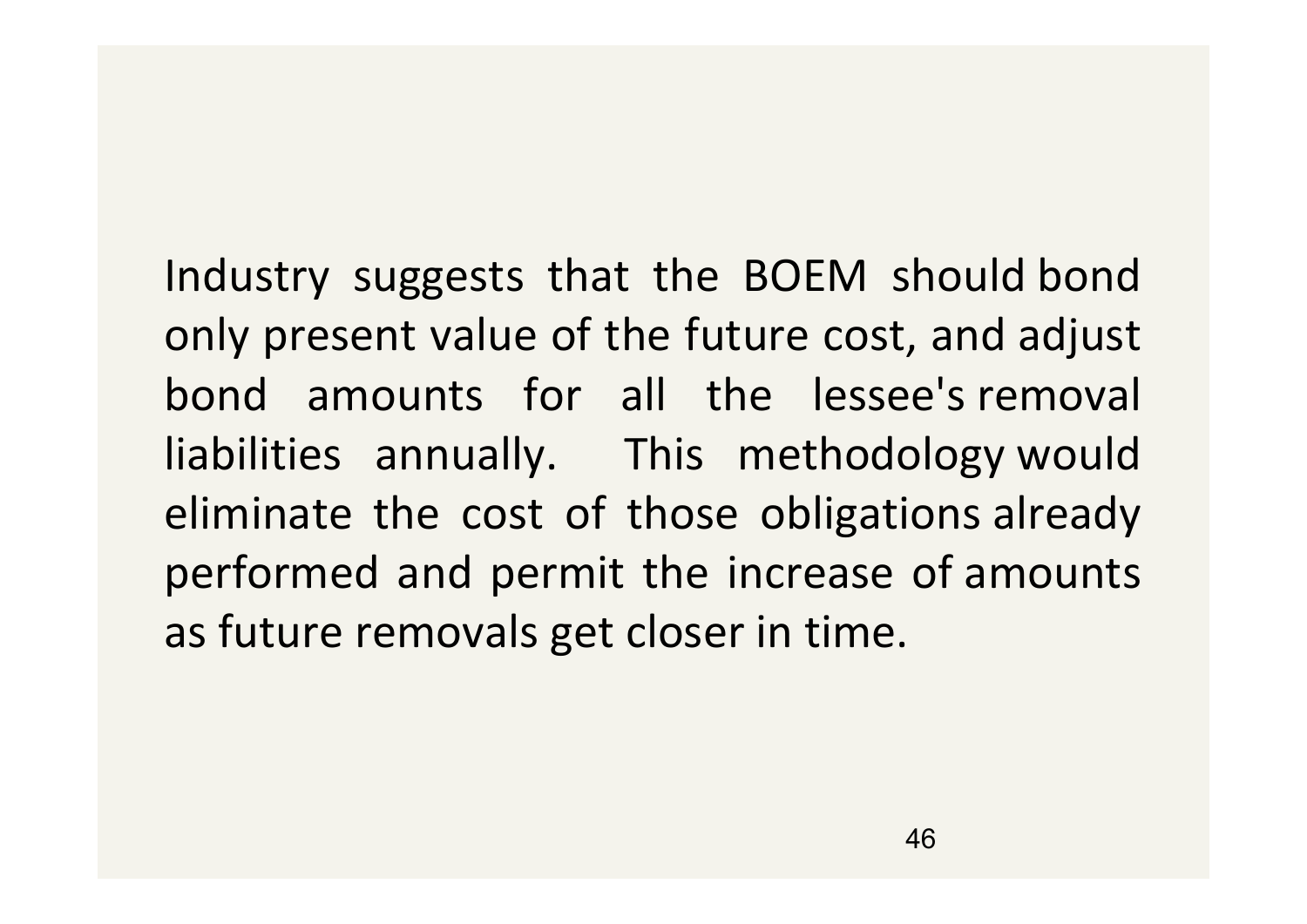### COMMENTS FROM THE SURETY INDUSTRY

The Comments submitted by RLI Insurance Company provide another perspective for evaluation of the ANPR.

In response to whether BOEM should continue to allow self-insurance for companies with requisite financial strength, RLI contends that doing away with the self-insurance option penalizes all for the problems of a few.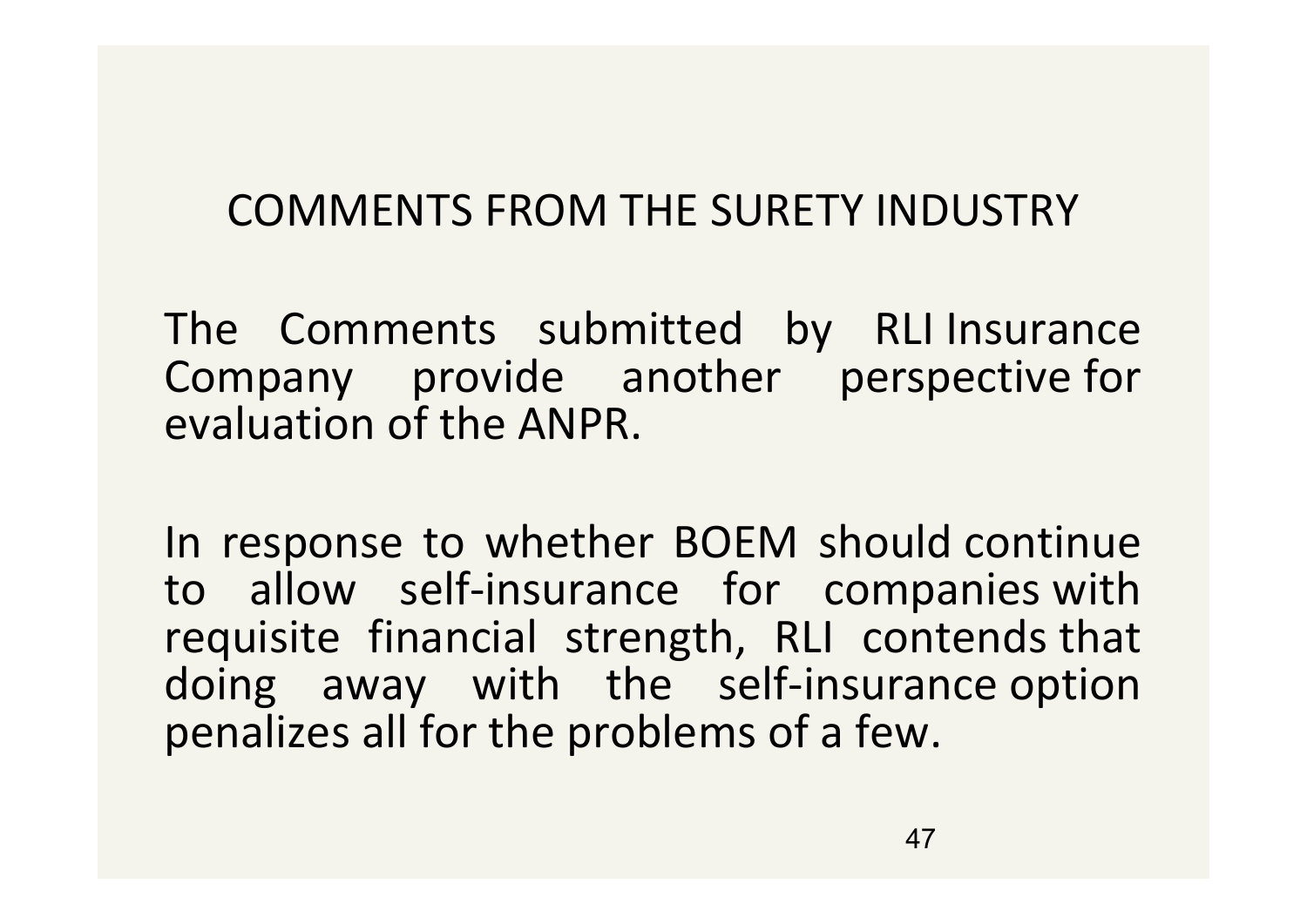If there is no self-insurance, " there is not even close to enough surety capacity in all of the existing surety markets to provide bonding."

"As only a limited amount of surety companies are willing to provide this type of bonding (long term non-cancellable obligations), the need for bonding, if there is no self-insurance option, greatly exceeds the capacity of the surety industry."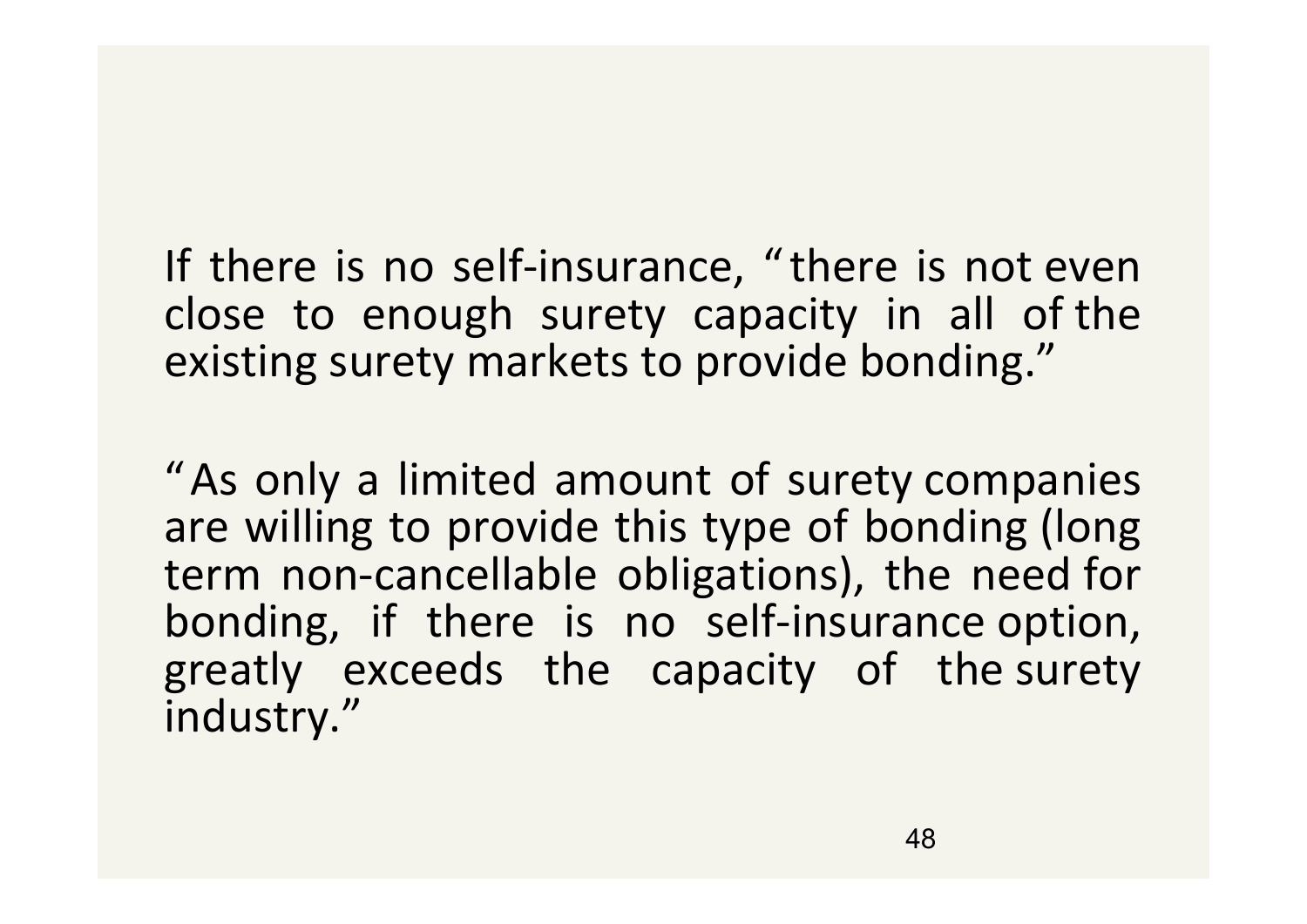In other words, if there is not enough surety capacity, every company operating on the OCS will have to set aside more capital to cover liabilities that are normally covered in the normal course of business. This means less drilling and less revenue for the federal government.

Moreover, without self-insurance, many viable companies may not be able to raise the amount of cash or obtain bonds quickly, and defaults and bankruptcies may follow. This would make worse the very situation BOEM seeks to rectify.